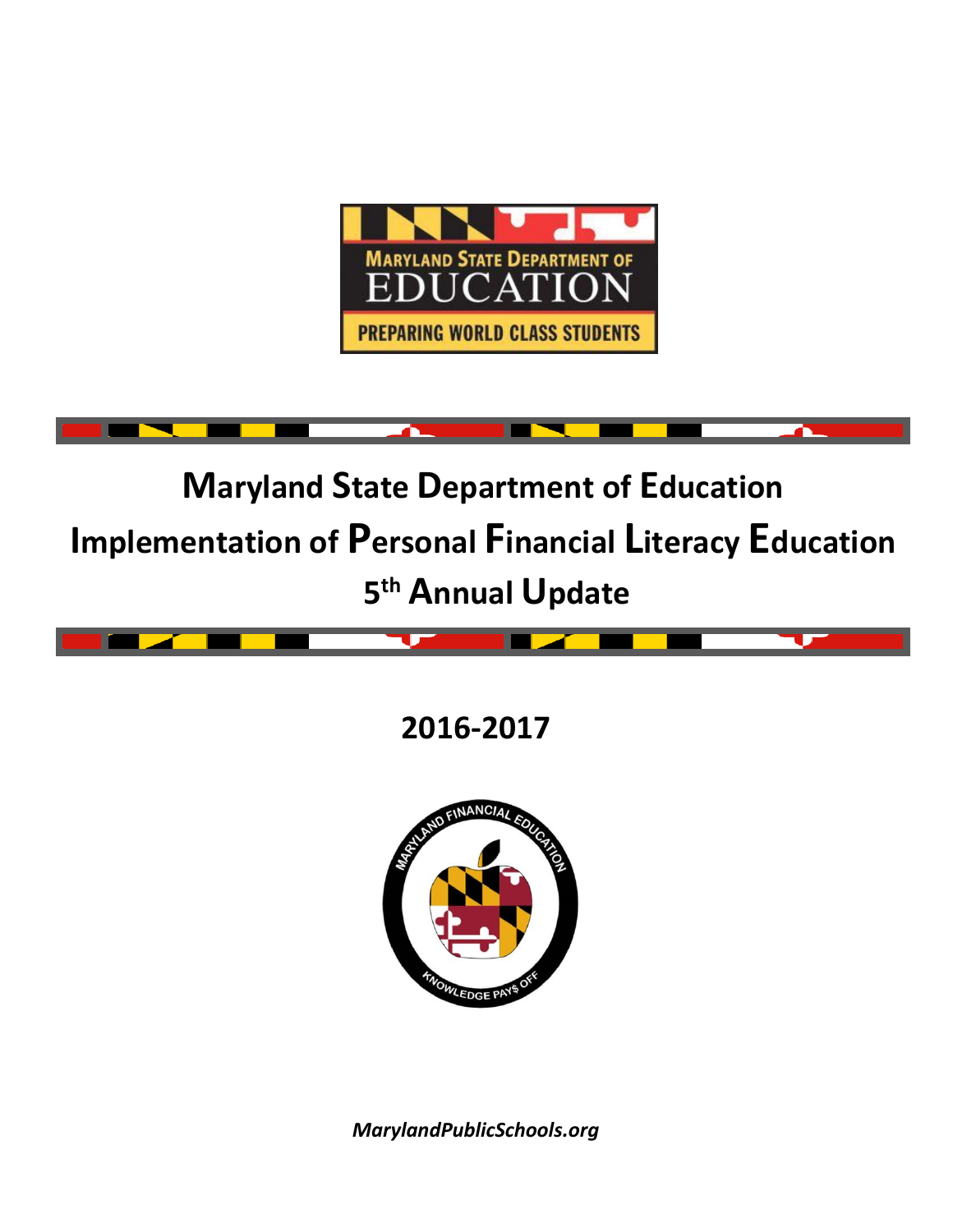# **TABLE OF CONTENTS**

|    | Introduction                                              | 1              |
|----|-----------------------------------------------------------|----------------|
|    | <b>MSDE's Efforts to Assist with Local Implementation</b> | 1              |
|    | <b>State Curriculum</b>                                   | $\overline{2}$ |
|    | Regulations Requiring a Program of Instruction            | $\overline{2}$ |
|    | <b>Professional Development</b>                           | $\overline{2}$ |
|    | Leveraging Funding                                        | $\overline{2}$ |
|    | Monitoring and Evaluation                                 | 4              |
|    | Maryland College Application Campaign                     | 4              |
|    | <b>Local School System Responsiveness</b>                 | 5              |
|    | <b>Ongoing State and Local Needs</b>                      | 5              |
|    | <b>Financial Education and Capability Awards</b>          | 6              |
|    | <b>Appendices</b>                                         |                |
|    | A. MSDE's Implementation Timeline                         | $\overline{7}$ |
| В. | Pre-graduate Survey Results                               | 11             |
| C. | Local School System Implementation                        | 13             |
| D. | <b>Needs Assessment</b>                                   | 26             |
| Е. | <b>Financial Education and Capability Awards</b>          | 27             |
| F. | Financial Literacy Logo                                   | 29             |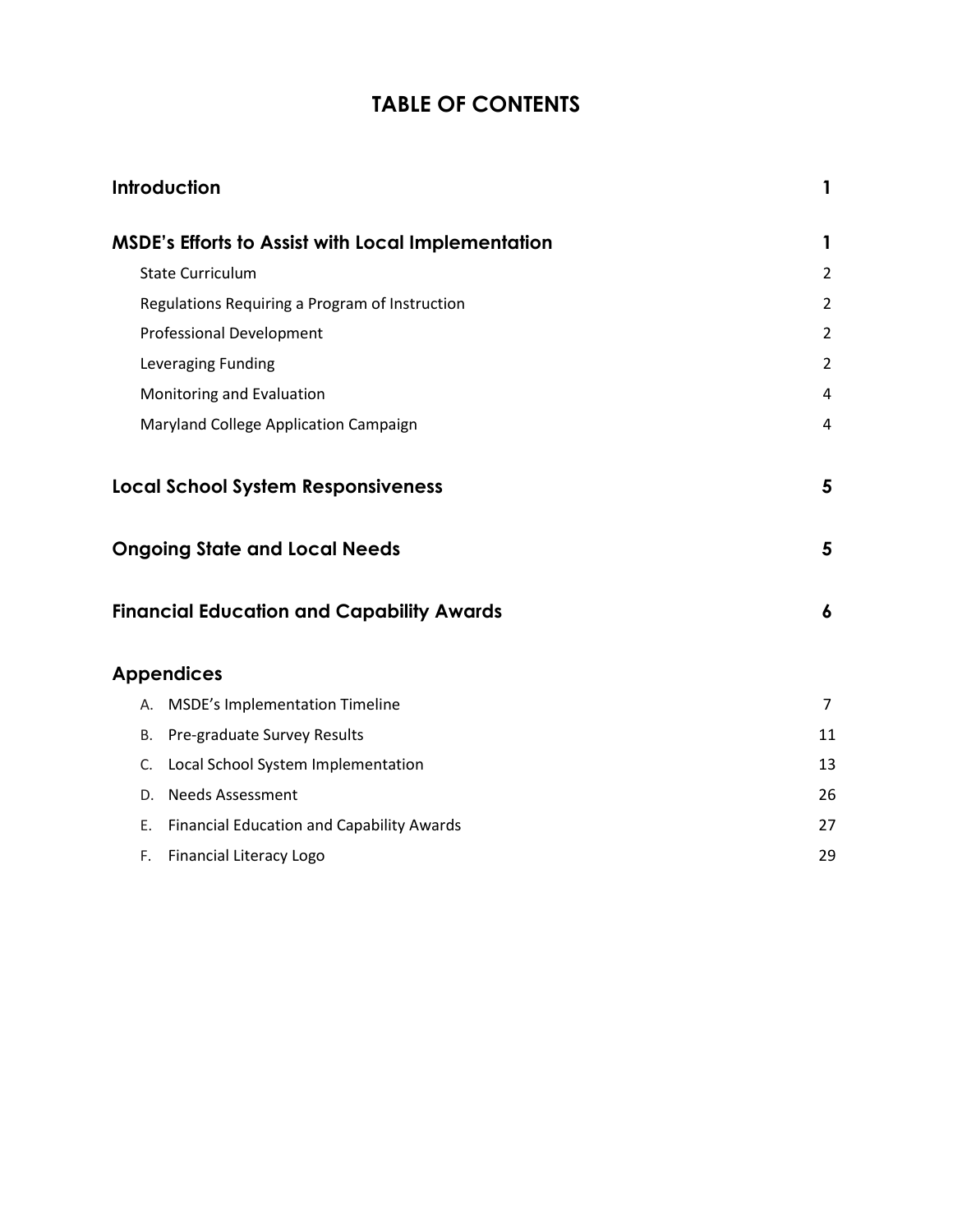# **Personal Financial Literacy Education**

## **Introduction**

Maryland leads the nation in providing a quality education for students. As the requirements for the global economy have changed, so have the educational needs of our students. Today, more than ever before, graduates must be financially literate in order to be prepared for college, careers, and responsible living. This is why Maryland stakeholders have acted to ensure that all students have a strong foundation in financial education to make informed decisions and accomplish their goals. For over a decade, the Maryland State Department of Education (MSDE) has worked with a variety of partners to support the delivery of personal financial literacy education in public schools, including representatives from non-profit organizations, credit unions, banks, secondary and postsecondary education, and government agencies.

The commitment to deliver personal financial literacy education to students was bolstered as a result of Base Realignment and Closure (BRAC). BRAC brought high-wage, employment opportunities to the state, and these opportunities often require a security clearance, for which having good credit is a necessary component. Thus, the need for more education in personal financial literacy became apparent. As a result, during the summer of 2008, MSDE offered its first statewide teacher professional development on personal financial literacy education.

In the fall of 2008, the *Task Force to Study How to Improve Financial Literacy in the State* was convened by the co-chairs, Delegate Dana M. Stein of Baltimore County and Senator C. Anthony Muse of Prince George's County. At the January 2009 meeting of the State Board of Education, the Task Force presented the following recommendations for secondary education:

- 1. Develop K-12 personal financial literacy standards
- 2. Coordinate a design team to create a systemic approach to implementation by providing professional development, curriculum, and resources
- 3. Consider regulations for a K-12 state curriculum
- 4. Require reporting from 24 local school systems
- 5. Develop a way to evaluate local financial literacy programs

Since the report, substantial progress continues to be made at both state and local levels to implement personal financial literacy education. This update provides information on MSDE's efforts to assist with local implementation, local school system responsiveness, and ongoing needs at both the state and local levels.

# **MSDE's Efforts to Assist with Local Implementation**

To assist local school systems in implementing personal financial literacy education, MSDE engaged in three major initiatives: 1) the development and acceptance of a state curriculum in personal financial literacy education, 2) the adoption of regulations requiring local school systems to put in place a financial literacy program of instruction at the elementary, middle and high school learning levels and 3) providing teachers with professional development. **Appendix A** provides a detailed chronology of MSDE's actions regarding personal financial literacy education.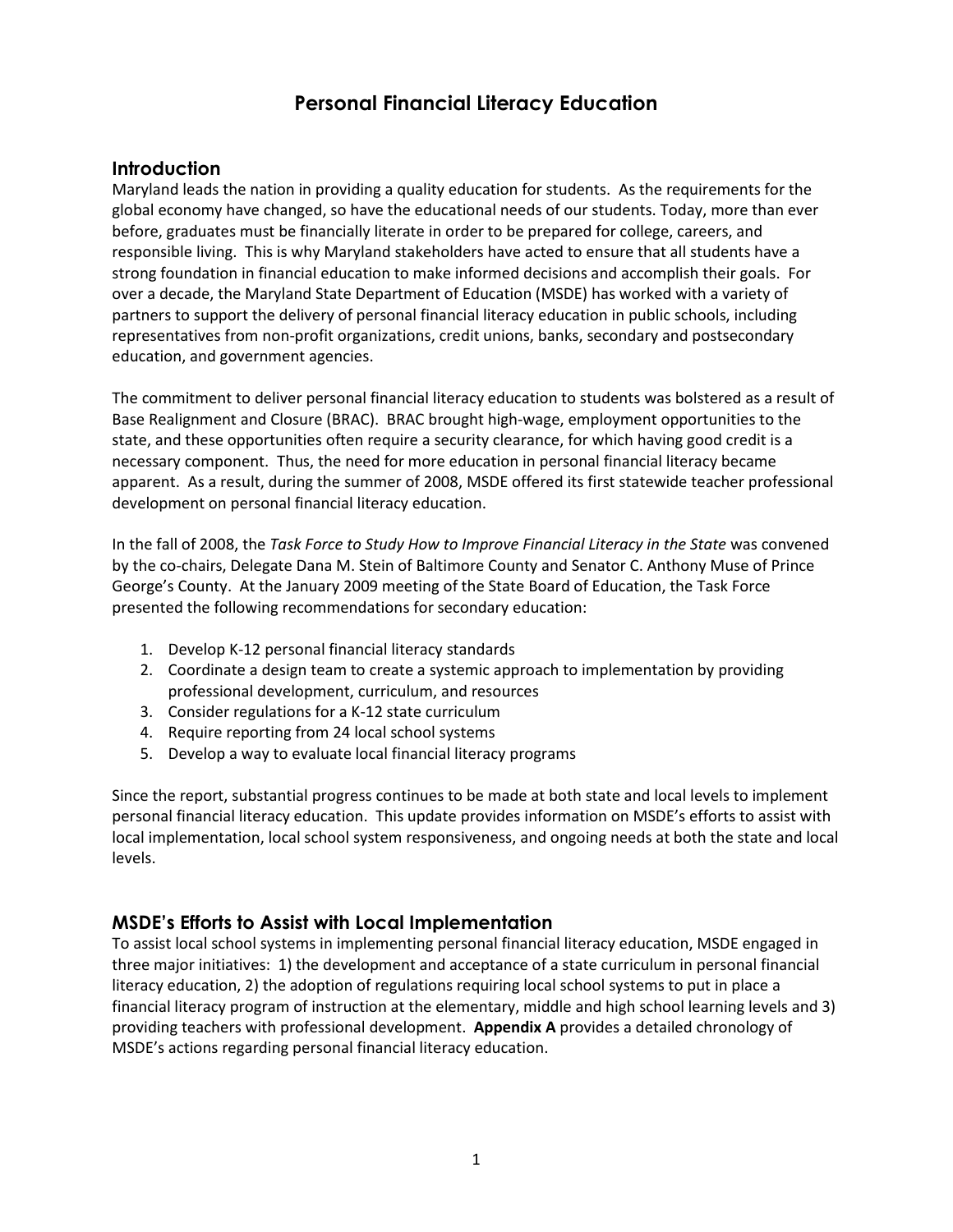The recommendations that emerged from the Task Force report influenced the work already underway by MSDE. The state superintendent of schools acted immediately to appoint the members of MSDE's Financial Literacy Education Advisory Council and charged it to provide guidance and advice to develop, implement, monitor, and sustain personal financial literacy education. The membership actively works to leverage resources, gauge local implementation, assist with teacher professional development, review state curriculum, and communicate initiatives to stakeholders.

### State Curriculum

The Maryland State Curriculum for Personal Financial Literacy Education was developed by a design team under the direction and guidance of the MSDE's Financial Literacy Advisory Council. The design team was comprised of teachers and school administrators from local school systems as well as representatives from financial organizations. The curriculum was widely disseminated and underwent a national, state and local review prior to its acceptance by the State Board of Education in January 2010. After five years of implementation, MSDE staff has gathered feedback from educators and the Advisory Council and is in the process of updating the state curriculum.

The curriculum includes standards, indicators and objectives describing what students should know and be able to do to be financially literate. The standards-based curriculum is formatted like other state curricula except that it is organized in grade bands, (3-5, 6-8 and 9-12) rather than grade-by-grade. The six standards are: (1) Make Informed, Financially Responsible Decisions; (2) Relate Careers, Education and Income; (3) Plan and Manage Money; (4) Manage Credit and Debt; (5) Manage Risks and Preserve Wealth; and (6) Create and Build Wealth. Decision-making skills and becoming a critical consumer are incorporated within each standard.

## Regulations Requiring a Program of Instruction

In June 2010, the Maryland State Board of Education adopted regulations requiring local school systems to implement a program of instruction in personal financial literacy education for all students at the elementary, middle and high school learning levels effective September 2011 (Code of Maryland Regulations ([COMAR] 13A.04.06). According to the regulations, "each local school system shall provide personal financial literacy curriculum documents for the elementary and secondary schools under its jurisdiction that include and align with the State curriculum as developed by the Maryland State Department of Education in collaboration with local school systems." The certification process began in 2011 when the regulation initially went into effect. In 2016, local school system superintendents once again certified the financial literacy program of instruction.

## Professional Development

Since 2008, MSDE has employed a number of models to provide financial literacy professional development (PD) to teachers and central office staff who oversee the implementation of financial literacy within their school system. This has included several summer sessions featuring the Take Charge Today and Junior Achievement instructional materials. In June and July of 2015, teachers participated in financial literacy PD through MSDE's College and Career Readiness Conferences.

### Leveraged Funding

The Maryland State Department of Education's continuing efforts are focused on providing local school system staff with professional development and resources to implement financial literacy instruction. MSDE staff have applied for and received eight grants. Two grants from PNC Bank totaling \$73,000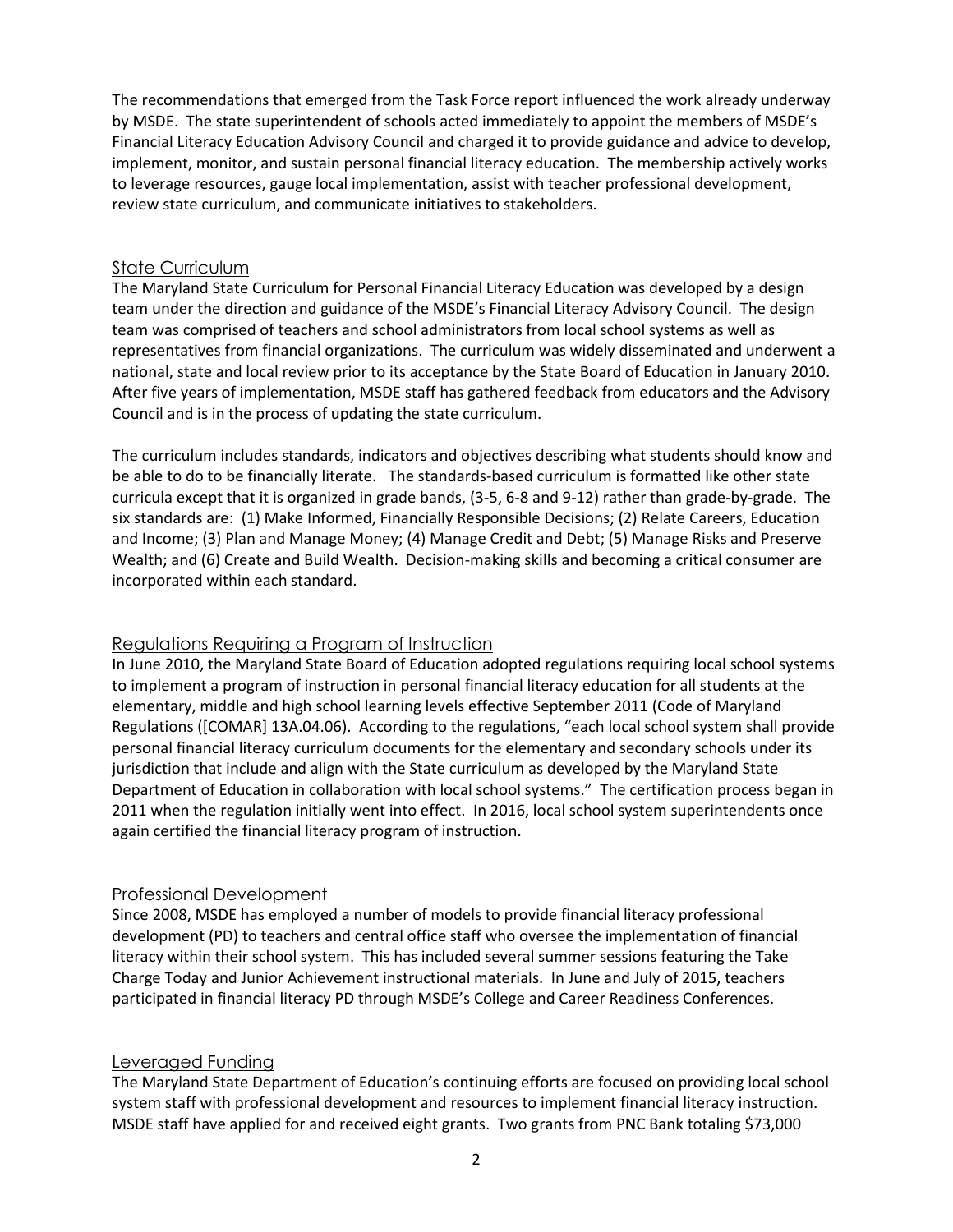provided professional development to almost 200 teachers in August 2011 and 2012. Three grants from the College Access Grant from the Maryland Higher Education Commission (MHEC) totaling \$180,000 in 2011, 2012 and 2013 supported the following initiatives:

- 1. Conducting information sessions to guidance counselors, teachers and administrators at the middle and high school levels that specifically address college loans, college debt, Federal Student Aid, the role of the Free Application for Federal Student Aid (FAFSA), and the relationship between creditworthiness and security clearances.
- 2. Developing and implementing a series of lessons that support a college-going culture that includes a variety of options in financing a college education and providing teachers with the needed professional development to implement the lessons.
- 3. Partnering with schools to establish and/or improve a career and academic program that emphasizes college readiness, academic preparation and financial literacy. The school systems are selected based on several factors, including the number and percent of students receiving Free and Reduced Meals (FARMS) and the poverty rate of children between the ages of 5-17 within the jurisdiction.
- 4. Supporting the development of marketing/information materials on early college access. Working with postsecondary partners including representatives from the Maryland Association of Community Colleges and the Maryland Higher Education Commission, MSDE has developed communication and/or awareness materials for counselors, students and parents on how students can earn college credit while in high school that include preparing and paying for college.
- 5. Providing face-to-face professional development (PD) to teachers on financial literacy. The resources used in the PD include those developed from the previous MHEC College Access grants, which include lessons that support a college-going culture including a variety of options on financing a college education.
- 6. Training a cadre of Master Teachers to help deliver the face-to-face PD on financial literacy as well as providing technical assistance to local school systems on implementing career and academic programs that emphasize college readiness, academic preparation and financial literacy.
- 7. Developing Algebra I Mathematics lessons and Partnership for Assessment of Readiness for College and Careers (PARCC)-like assessment items using financial literacy as the context to deliver the content.

The Investment Company Institute Education Foundation provided MSDE with a two-year \$25,000 grant. The purpose of this grant is to develop an online professional development model that pairs a video library for teachers and webinars focused on savings and investing. The video library provides teachers with background information around the most difficult to teach concepts and is designed to support the webinar series. Each webinar builds on the previous in content with increasing depth of knowledge while aligning to Maryland's financial literacy standards. Each webinar typically features content experts while showcasing sample lessons and facilitation tips for teachers. The following table lists the webinar titles and the titles in the library series.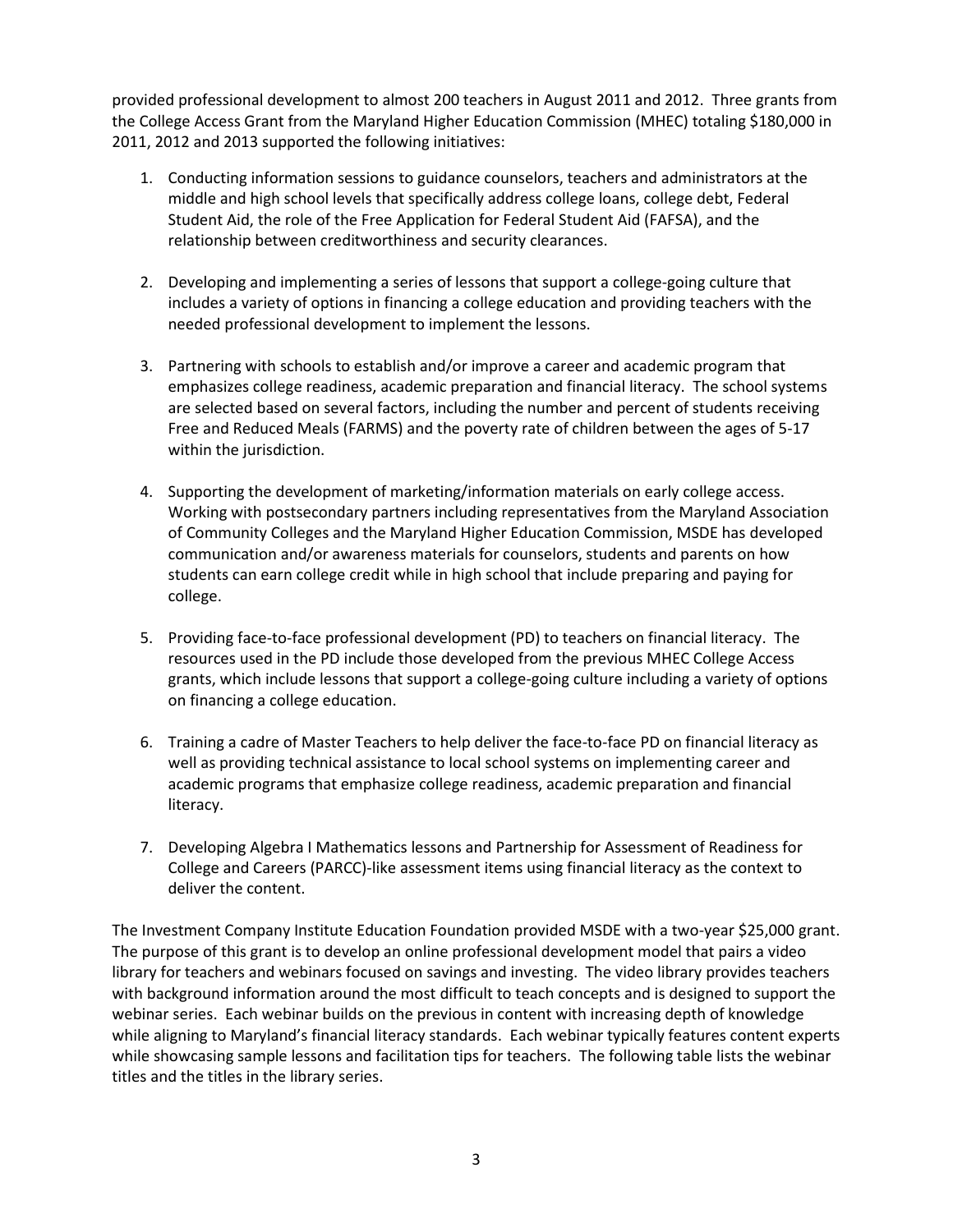| <b>Online Video Library Series</b> |                                            | <b>Webinars</b> |                                                     |  |
|------------------------------------|--------------------------------------------|-----------------|-----------------------------------------------------|--|
| $\bullet$                          | 7 Tips for Financing Higher Education      |                 | Teaching Saving Strategies That Stick. November     |  |
| $\bullet$                          | Free Application for Federal Student Aid - |                 | 13, 2012                                            |  |
|                                    | <b>FAFSA</b>                               |                 | <b>Investing Fundamentals: Connecting Abstract</b>  |  |
| $\bullet$                          | How to Choose a Financial Advisor          |                 | Concepts to the Real World. February 19, 2013       |  |
| $\bullet$                          | Individual Retirement Accounts             | $\bullet$       | How Much Should We Worry about the Rising Cost      |  |
| $\bullet$                          | <b>Investing Principles</b>                |                 | of College? November 20, 2013                       |  |
|                                    | Saving for College - 529 Plans Video       |                 | The Rising Cost of College Pt. 2. February 18, 2014 |  |

As part of Maryland's Race To The Top initiative, \$250,000 was identified to develop an online course in financial literacy education, which is currently being piloted in Charles County. The course became available to all school systems in the second semester of the 2015-2016 school-year. In FY 2016, One Main Financial partnered with the Fund for Education Excellence to provide \$10,000 to MSDE to develop Algebra I lessons and Partnership for Assessment of Readiness for College and Careers (PARCC)-like assessment items that use financial literacy as the context. In total, MSDE has garnered \$538,000 in federal and private grants to implement a program of instruction in financial literacy education.

## Monitoring and Evaluation

The Division of Career and College Readiness is also responsible for the development, administration and collection of the Pre-graduate survey. In December 2010, the survey was updated to include questions on students' perceptions of the personal financial literacy education they received in school as well as questions on financial aid, scholarships and the Free Application for Federal Student Aid (FAFSA). This survey was administered for the first time in the 2010-2011 school-year prior to the September 2011 effective date of the Financial Literacy regulations, known as COMAR. The responses from this survey provide baseline data that will assist in monitoring local implementation of personal financial literacy education over time. The survey is administered annually near the end of the school year. **Appendix B** compares the results.

## Maryland College Application Campaign

In the 2014-2015 school year, MSDE received a \$30,000 grant from the Maryland Higher Education Commission to implement the Maryland College Application Campaign. This is a national initiative of the American Council on Education (ACE) to increase the number of first-generation and low-income students who pursue a postsecondary education. The purpose is to help high school seniors navigate the college admissions process and ensure each participating student submits at least one admissions application.

A key strategy that MSDE is using is to increase the number of students applying to college is to include assistance on completing the FAFSA. To that end, MSDE is partnering with College Goal Maryland (CGM) to help achieve this goal. College Goal Maryland (CGM) helps students and parents:

- Apply and make college choices;
- Get assistance from financial aid professionals who are knowledgeable about financial aid resources as well as the application process;
- Receive free, on-site professional assistance filling out the FAFSA;
- Receive information about state-wide, student services and admission requirements;
- Understand the aid awarded before making college decisions; and
- Determine next steps after college graduation.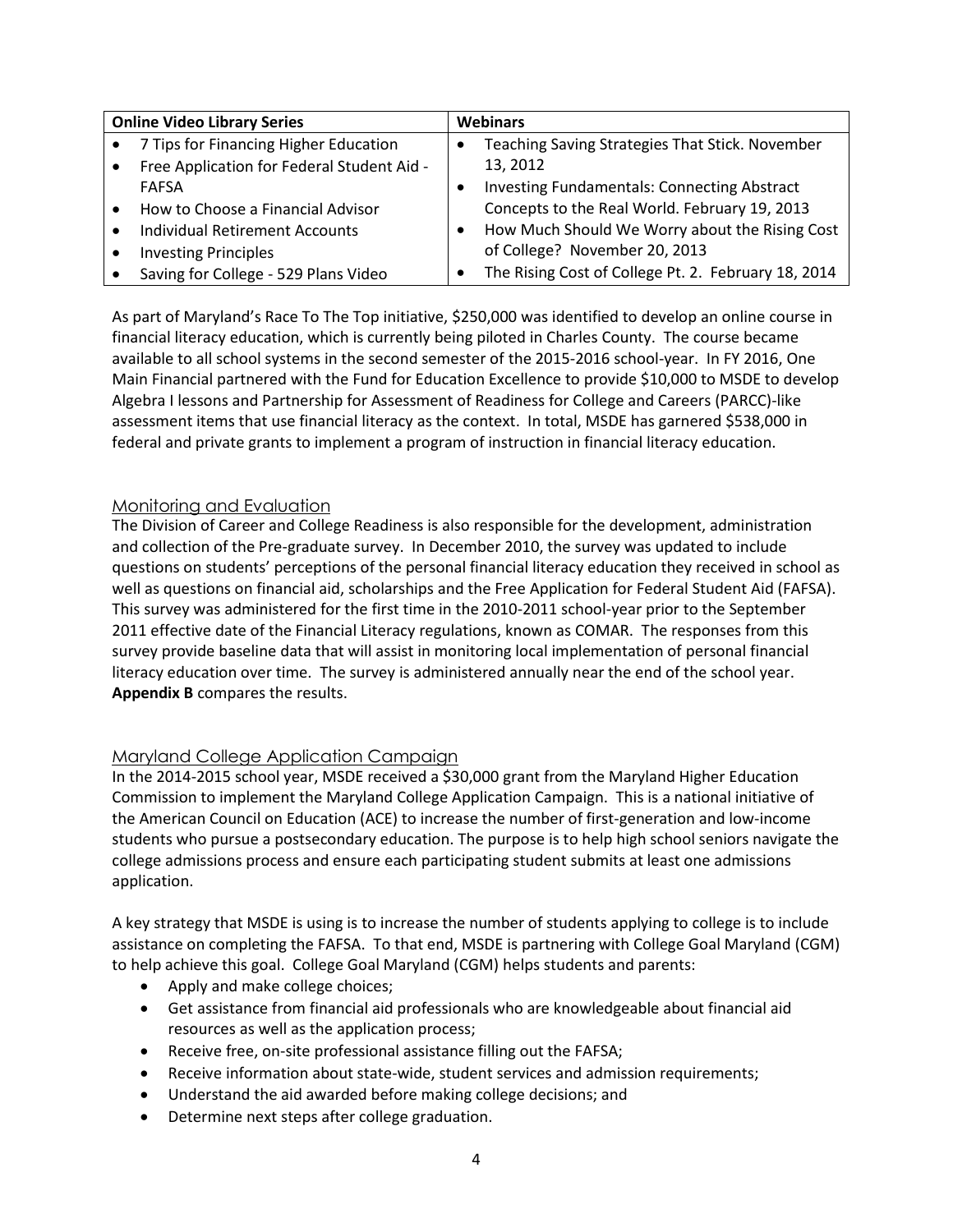In the current school year, approximately 8355 students from 18 school systems in 114 high schools are participating in this project. To date, 8355 students have particiapted in the survey, and from this number 100% responded that they have completed a college application. However, several students skipped certain questions. The number of students who skipped questions are reflected in the total denominator calculated below. The number shows the difference from the total number of students. The survey includes five questions that specifically relate to the FAFSA. Below are the responses to the questions:

- 1. 84% (6,473/7,697) stated that they had heard of the FAFSA.
- 2. 51% (3,918/7,697) stated that they would need help with filling out and completing the FAFSA.
- 3. 59% (4,556/7,697) stated that their schools are holding events to help them and their families understand and complete the FAFSA.
- 4. 43% (3,326/7,697) stated that someone from the school reviewed the FAFSA website with them.
- 5. 35% (2,705/7,697) stated that they went to the FAFSA.gov website to create a Federal Student Aid Identification Log-in and Password.

## **Local School System Responsiveness**

The regulation requiring local school systems to offer a program of instruction in personal financial literacy education at the elementary, middle and high school learning years became effective in September 2011, and all school system superintendents have certified their program of instruction to the State Superintendent of Schools. This certification process occurs every five years. The most recent one took place during the 2016-2017 school-year. The initial certification included a survey asking central office staff to describe how financial literacy is delivered at the various grade levels and what additional resources are still needed to assist with this initiative. Since 2011, MSDE has administered this survey every year, and the local school system responses are included in this report (**Appendix C**).

Based on the responses at the elementary level, school systems are embedding financial literacy content by using trade books in Reading/English Language Arts classes as well as integrating concepts in social studies classes. Students are engaging in a variety of activities including the Stock Market Game, Junior Achievement's Biz Town and the Great Piggy Bank Adventure.

At the middle school level, financial literacy concepts are integrated in units found in social studies classes as well as Family and Consumer Sciences classes. Like elementary school, students are engaged in activities supporting classroom instruction including the Stock Market Game and Junior Achievement's Virtual Finance Park.

At the high school level, financial literacy is embedded in courses required for graduation or offered as a stand-alone graduation requirement. Furthermore, many school systems also offer courses in Family and Consumer Sciences and Business Education that relate financial literacy, such as entrepreneurship. Many students are participating in the Stock Market Game and also have additional opportunities to participate in online or after-school activities.

## **Ongoing State and Local Needs**

Based on local school system survey responses, teacher toolkits, curriculum resources and professional development are the areas in which school systems and schools need the most assistance (**Appendix D**). To date, no state dollars have supported this initiative; thus, MSDE staff will continue to seek out public/private partnerships and grant opportunities to assist local school systems in the implementation of financial literacy education.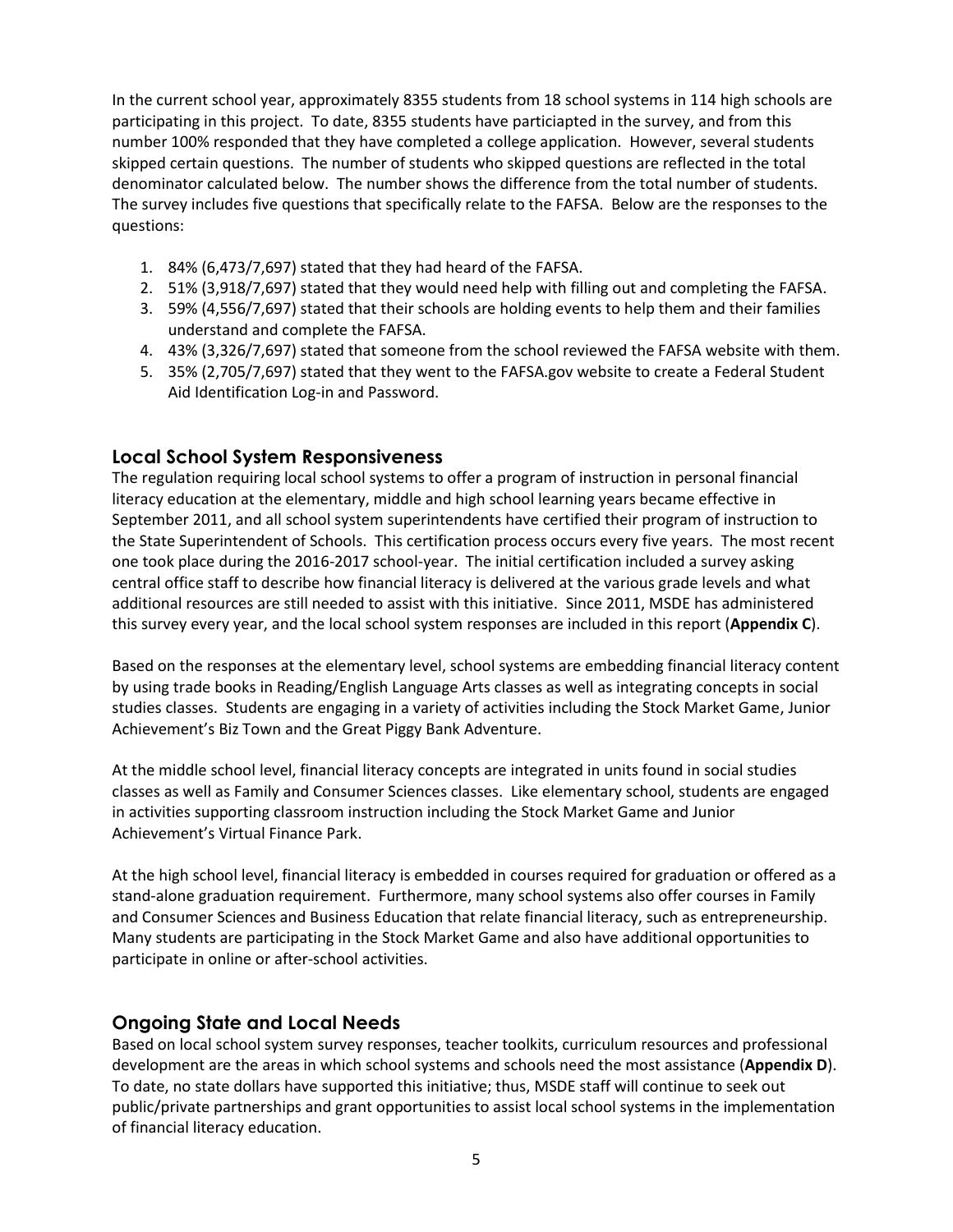# **Financial Education and Capability Awards**

For three consecutive years, MSDE is partnering with the Maryland CASH (Creating Assets, Savings, and Hope) Campaign and the Maryland Council on Economic Education to sponsor the Financial Education and Capability Awards. In March 2016, three teachers and one community activist were recognized in both houses of Maryland's General Assembly. One Main Financial and the Woodside Foundation provide monetary gifts to the award recipients (**Appendix E**). Applications for the 2017 awards are due February 17, 2017.

# 2016 Award Winners



# **2017 Financial Education and Capability Awards**

Who will be next year's winners?

# Focus - Highlight the financial Education achievements of:

- **Public School Teachers**
- **Community Champions**
- Outstanding Organizations

### Sponsors

- Maryland CASH Campaign
- **MCEC**
- **MSDE**

Awardees will be recognized in the Maryland General Assembly and at a reception in Annapolis in March 2017.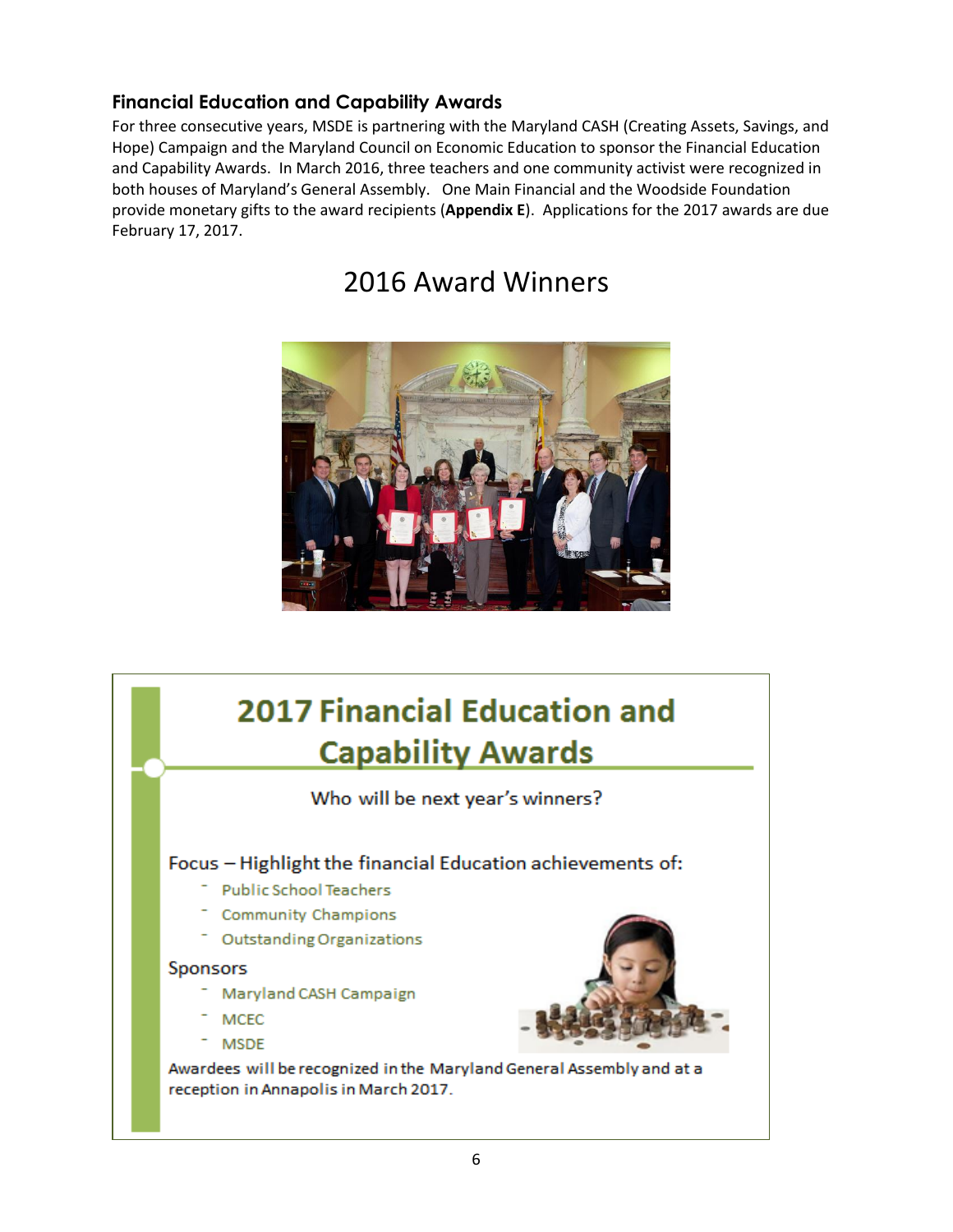| <b>Timeline</b>                     | <b>Action</b>                                                                                                                                                                                                                                                                                                                                                                                    |
|-------------------------------------|--------------------------------------------------------------------------------------------------------------------------------------------------------------------------------------------------------------------------------------------------------------------------------------------------------------------------------------------------------------------------------------------------|
| September-                          | All school system superintendents certified their program of instruction to the State                                                                                                                                                                                                                                                                                                            |
| December 2016                       | Superintendent of Schools.                                                                                                                                                                                                                                                                                                                                                                       |
| September 2015-                     | Pilot of the Financial Literacy online course.                                                                                                                                                                                                                                                                                                                                                   |
| January 2016                        |                                                                                                                                                                                                                                                                                                                                                                                                  |
| <b>July 2015</b>                    | One Main Financial partnered with the Fund for Education Excellence to provide \$10,000<br>to MSDE to develop Algebra I lessons and Partnership for Assessment of Readiness for<br>College and Careers (PARCC)-like assessment items that use financial literacy as the<br>context.                                                                                                              |
|                                     |                                                                                                                                                                                                                                                                                                                                                                                                  |
| June 2015-<br><b>July 2015</b>      | Financial Literacy Education was included in last summer's College and Career Readiness<br>Conferences. These are regional conferences that feature several academic topics where<br>the participants choose the sessions they want to attend. Over 100 teachers<br>participated in the financial literacy sessions.                                                                             |
| <b>June 2015</b>                    | AP Ventures completed the online financial literacy course.                                                                                                                                                                                                                                                                                                                                      |
| December 2014-<br><b>March 2015</b> | Partnered with the Maryland CASH Campaign and the Maryland Council on Economic<br>Education to sponsor the Financial Education and Capability Awards. In March 2015,<br>three teachers and one community activist were recognized in both houses of<br>Maryland's General Assembly. One Main Financial and the Woodside Foundation<br>provide monetary gifts to the award recipients.            |
| October 2014                        | MSDE sponsored a Lunch and Learn to premiere the Early College Access Video and to<br>increase staff's understanding of Maryland's College Savings Programs.                                                                                                                                                                                                                                     |
| September 2014                      | MSDE partnered with Junior Achievement of Central Maryland to develop a lesson and<br>guides on the JA Build Your Future App. Each guide was tailored to a different audience<br>(counselors, parents, and teachers) and demonstrates how to use the lesson either with<br>students (for counselors and teachers) or children (for parents and guardians).                                       |
| June 2014 -<br>August 2014          | MSDE partnered with the Maryland Higher Education Commission, Maryland Association<br>of Community Colleges, and Prince George's Community College to develop a video on<br>Maryland's Early College Access Programs.                                                                                                                                                                            |
| April 2014                          | AP Ventures was awarded a contract through a competitive bid process to develop an<br>online course on financial literacy education. Expected completion date is June 2015.                                                                                                                                                                                                                      |
| March 2014                          | MSDE hosted a symposium showcasing best practices in implementing personal financial<br>literacy education at the 3-5, 6-8 and 9-12 grade bands and also featured special<br>presentations directed to counselors on student aid and the FAFSA process.                                                                                                                                          |
| February 2014 -<br>April 2014       | MSDE Partnered with the Maryland Creating Assets, Savings, and Hope (CASH) Campaign<br>and the Maryland Council on Economic Education on establishing the Financial Education<br>and Capability (FEAC) Awards. The FEAC Awards Program highlights teachers and<br>community champions who are successfully providing instruction and assistance in<br>financial literacy education (Appendix D). |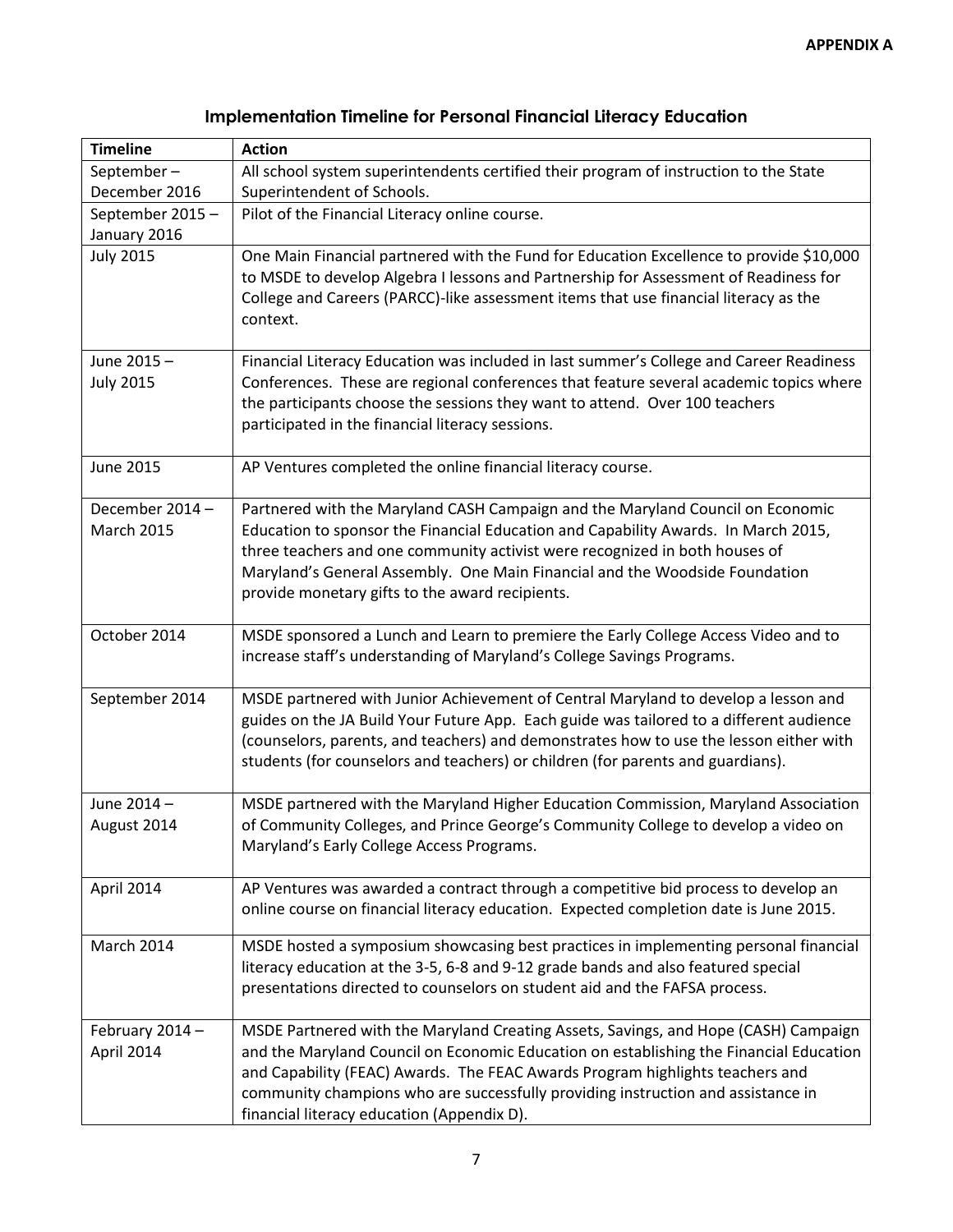| January 2014 -<br>May 2014 | MSDE and the Maryland Coalition for Financial Literacy co-sponsored a Maryland<br>Financial Literacy Education Logo and Slogan Design Contest (Appendix F).                                                                                                                                                                                                                                                                                                                                                     |
|----------------------------|-----------------------------------------------------------------------------------------------------------------------------------------------------------------------------------------------------------------------------------------------------------------------------------------------------------------------------------------------------------------------------------------------------------------------------------------------------------------------------------------------------------------|
| October 2013               | MSDE received a \$30,000 College Access Challenge Grant Program sub grant from the<br>Maryland Higher Education Commission supporting financial literacy education.                                                                                                                                                                                                                                                                                                                                             |
| August 2013                | MSDE partnered with Take Charge Today (TCT) and Junior Achievement (JA) to sponsor a<br>statewide professional development for elementary, middle and high school teachers on<br>delivering financial literacy instruction using the TCT and JA instructional resources.                                                                                                                                                                                                                                        |
| <b>July 2013</b>           | MSDE issued an RFP for the development of an online course in financial literacy<br>education as part of Maryland's Race to the Top Initiative.                                                                                                                                                                                                                                                                                                                                                                 |
| June 2013                  | MSDE in partnership with the Caroline County Public School System completed work to<br>improve the career and academic advisory model. School counselors at the elementary,<br>middle and high school levels are employing a student-centered and data-driven model<br>of support services to strengthen a college-going culture in the school system.                                                                                                                                                          |
| April 2013                 | MSDE in partnership with Take Charge Today completed work on the development of<br>lessons/instructional resources to support a college going culture.                                                                                                                                                                                                                                                                                                                                                          |
| February 2013              | MSDE launched the "Investing Fundamentals" webinar, showcasing both content<br>expertise and instructional strategies to help students apply investment concepts to real-<br>world applications. Additionally, the video library was expanded to help teachers discuss<br>individual retirement accounts, investing principles and how to choose a financial<br>advisor.                                                                                                                                        |
| January 2013               | MSDE trained a cadre of Master Teachers to conduct local professional development<br>sessions. Local training sessions for teachers were subsequently conducted in April<br>2013, August 2013, September 2013 and October 2013.                                                                                                                                                                                                                                                                                 |
| November 2012              | MSDE launched the "Invest In Your Future" webinar, showcasing both content expertise<br>and instructional strategies to help students prepare for and access higher education.<br>Additionally, MSDE began the development of a video library, which features content<br>experts in financial literacy discussing concepts that can be difficult to teach. Videos<br>were developed to help teachers discuss the Free Application for Federal Student Aid<br>(FAFSA), financing higher education and 529 plans. |
| October 2012               | MSDE received a \$75,000 College Access Challenge Grant Program sub grant from the<br>Maryland Higher Education Commission supporting financial literacy education.                                                                                                                                                                                                                                                                                                                                             |
| September 2012             | Local school systems updated their certification information. The remainder of this<br>report summarizes their implementation of financial literacy education.                                                                                                                                                                                                                                                                                                                                                  |
| August 2012                | MSDE partnered with PNC Bank and Junior Achievement (JA) to sponsor a statewide<br>professional development on delivering financial literacy instruction using the Take<br>Charge Today (TCT) and JA instructional resources.                                                                                                                                                                                                                                                                                   |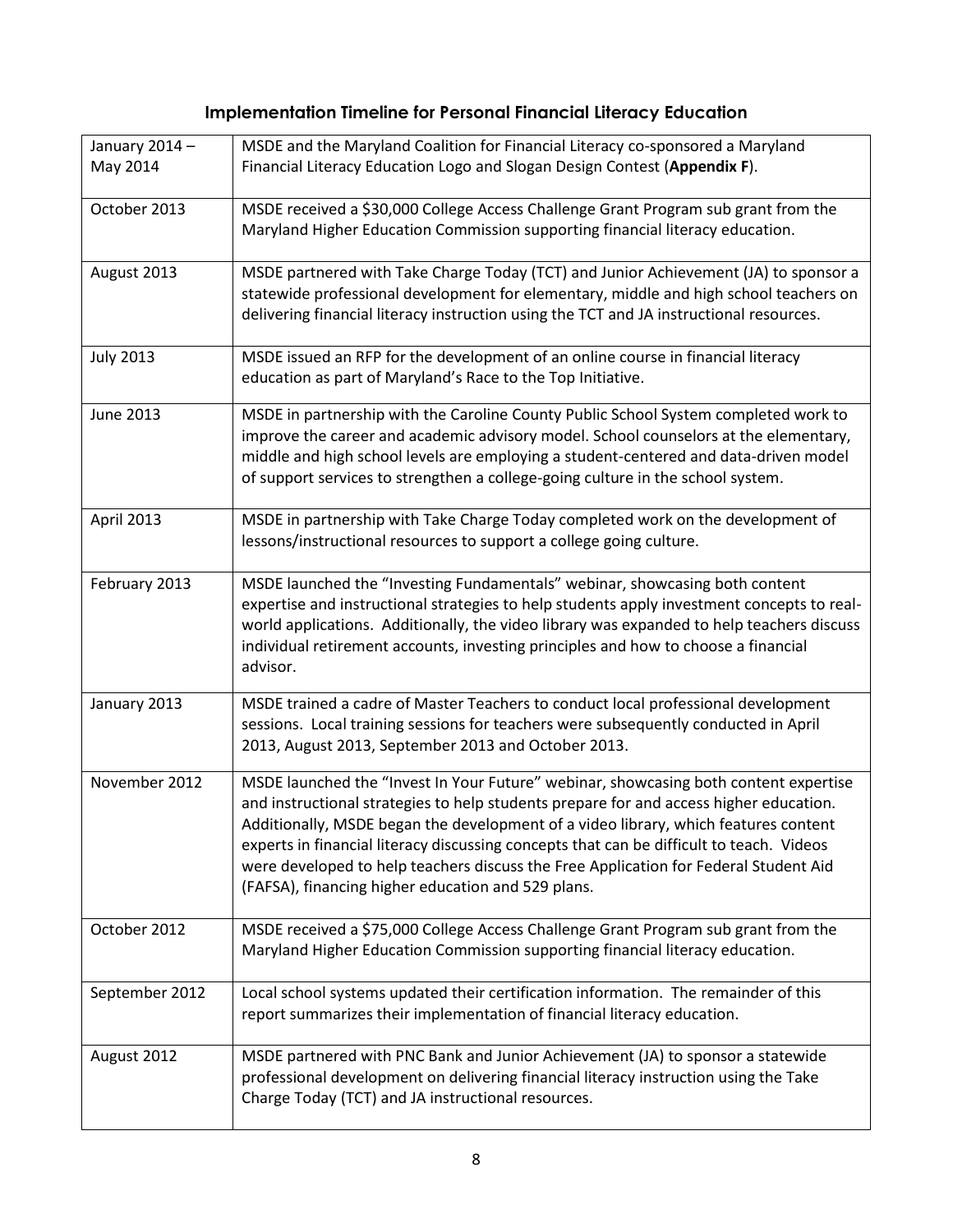| <b>Timeline</b>   | <b>Action</b>                                                                                                                                                                                                                                                                                       |
|-------------------|-----------------------------------------------------------------------------------------------------------------------------------------------------------------------------------------------------------------------------------------------------------------------------------------------------|
| May 2012          | MSDE received a \$25,000 grant from PNC Bank for teacher professional development in<br>financial literacy education.                                                                                                                                                                               |
| January 2012      | MSDE received a \$25,000 financial literacy grant from the Investment Company Institute<br>Education Foundation supporting financial literacy education.                                                                                                                                            |
| January 2012      | MSDE published an Update on Implementation of Personal Financial Literacy Education<br>to the MSEB and the Task Force on How to Improve Financial Literacy in the State                                                                                                                             |
| January 2012      | MSDE expanded the presence of financial literacy education on its website,<br>marylandpublicschools.org.                                                                                                                                                                                            |
| September 2011    | Local school systems completed the initial certification process.                                                                                                                                                                                                                                   |
| August 2011       | MSDE and PNC Bank sponsored a statewide professional development on delivering<br>financial literacy instruction using the TCT instructional resources.                                                                                                                                             |
| August 2011       | MSDE received notification of a \$75,000 College Access Challenge Grant Program sub<br>grant from the Maryland Higher Education Commission supporting financial literacy<br>education.                                                                                                              |
| June 2011         | MSDE began the process for local school systems to certify their financial literacy<br>instructional program at the elementary, middle and high school learning years. As part<br>of the certification process, local school systems completed a survey describing their<br>implementation efforts. |
| May 2011          | MSDE sponsored a webinar to provide teacher professional development on behavioral<br>economics. This was a follow-up to the August 2010 workshops.                                                                                                                                                 |
| <b>March 2011</b> | MSDE received a \$48,000 grant from PNC Bank for teacher professional development in<br>financial literacy education.                                                                                                                                                                               |
| December 2010     | MSDE in partnership with T. Rowe Price hosted a symposium showcasing personal<br>financial literacy education resources available at the 3-5, 6-8 and 9-12 grade bands.                                                                                                                             |
| December 2010     | MSDE revised the Pre-Graduate Survey to include questions regarding financial literacy,<br>financial aid and scholarships - Responses collected provided baseline data regarding<br>students' perceptions of personal financial literacy education                                                  |
| August 2010       | MSDE sponsored statewide professional development on delivering financial literacy<br>instruction using the TCT instructional resources.                                                                                                                                                            |
| June 2010         | The MSBE adopted regulations (COMAR 13A.04.06) requiring local school systems to<br>provide an instructional program in personal financial literacy in the elementary, middle,<br>and high school learning years effective September 2011.                                                          |
| April 2010        | MSDE sponsored a professional development on the new credit card laws to follow-up<br>the August 2009 workshops.                                                                                                                                                                                    |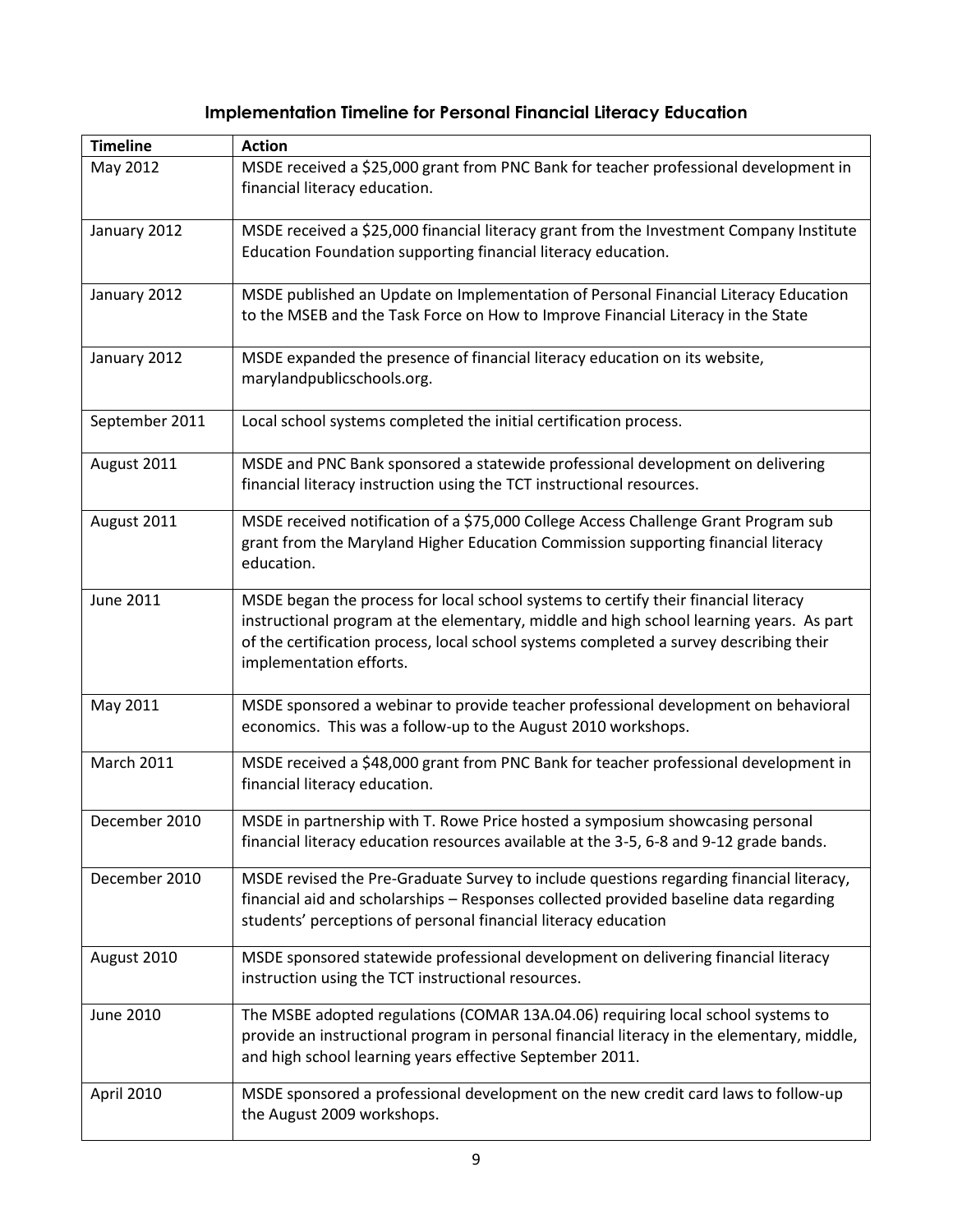| <b>Timeline</b> | <b>Action</b>                                                                                                                                       |
|-----------------|-----------------------------------------------------------------------------------------------------------------------------------------------------|
| January 2010    | The MSBE accepted Personal Financial Literacy Education State Curriculum.                                                                           |
| August 2009     | MSDE sponsored the second statewide professional development on delivering financial<br>literacy instruction using the TCT instructional resources. |
|                 |                                                                                                                                                     |
| May 2009        | The State Superintendent of Schools appointed members to the Financial Literacy                                                                     |
|                 | Education Advisory Council and the Financial Literacy Education Design Team, and work                                                               |
|                 | on a financial literacy state curriculum began.                                                                                                     |
| January 2009    | The Maryland State Board of Education (MSBE) received the K-12 portion of the Task                                                                  |
|                 | Force's recommendations.                                                                                                                            |
| August 2008     | Through a competitive bid process, MSDE sponsored the first statewide professional                                                                  |
|                 | development on delivering financial literacy instruction. Take Charge Today was                                                                     |
|                 | awarded a contract.                                                                                                                                 |
|                 |                                                                                                                                                     |
| April 2008      | The Governor signed the bill establishing the Task Force to Study How to Improve                                                                    |
|                 | Financial Literacy in the State. The Task Force was co-chaired by Delegate Dana M. Stein                                                            |
|                 | and Senator C. Anthony Muse who sponsored the bills.                                                                                                |
|                 |                                                                                                                                                     |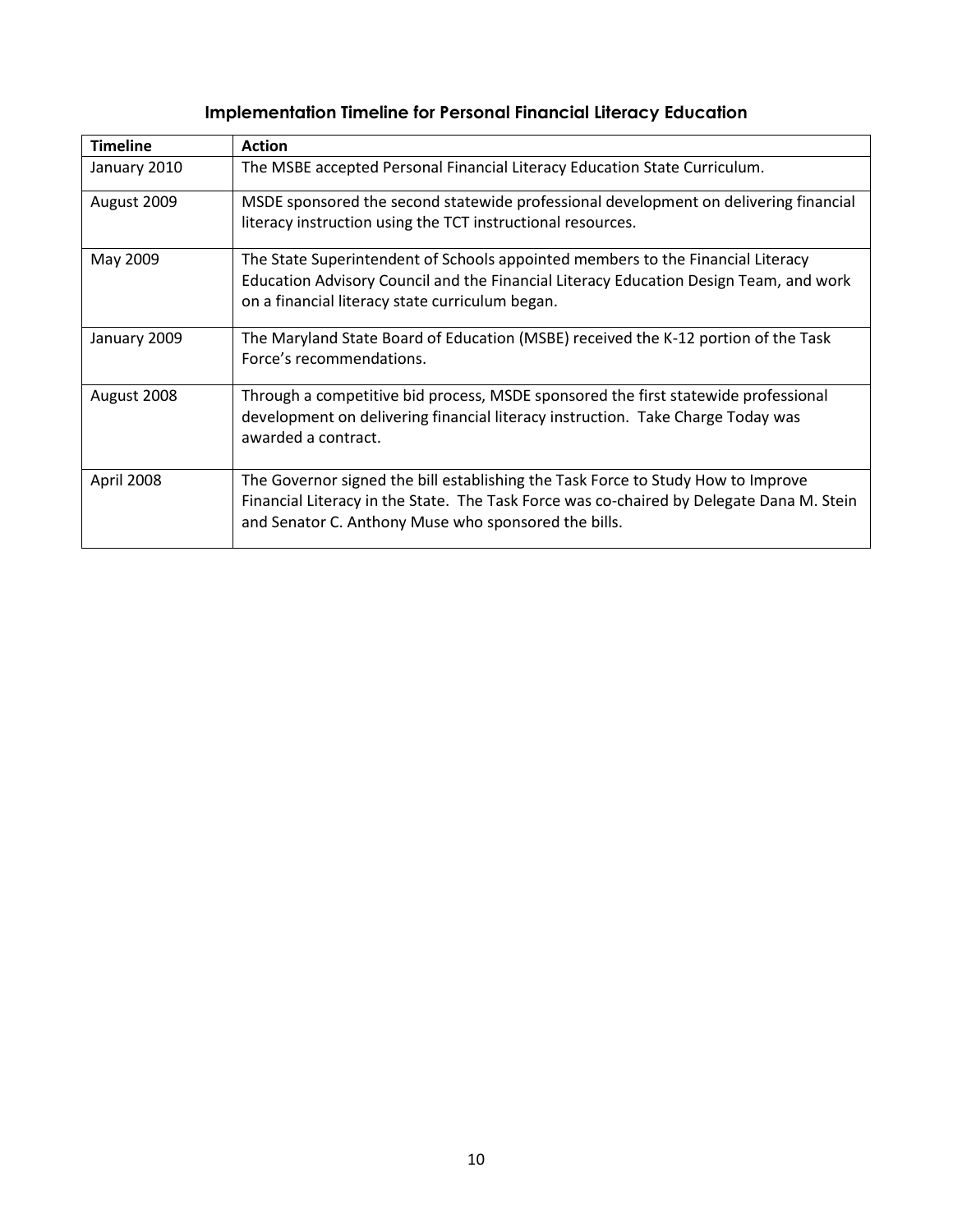### **Data: Comparison of Class of 2011, Class of 2012, Class of 2013, and Class of 2014 Pre-Graduate Survey Responses For Financial Literacy Education and Financial Aid**

**Financial Literacy Education:** The following questions were asked on the pre-graduate survey regarding students' perceptions about financial literacy education—see the below table:

| <b>Financial Education</b>                                                                 |  |  |  |
|--------------------------------------------------------------------------------------------|--|--|--|
| THROUGHOUT HIGH SCHOOL, did you receive instruction about managing your personal finances: |  |  |  |
| Yes – then complete below<br>$\circ$                                                       |  |  |  |
| As a result, I am better prepared to make informed financial decisions.<br>o Yes<br>o No   |  |  |  |
| I have started developing financial goals and a plan to achieve them.<br>o Yes<br>o No     |  |  |  |

|                                                                                         | Class of 2011                    | Class of 2012                    | Class of 2013                    | Class of 2014                    | Class of 2015                    | Class of 2016                    |
|-----------------------------------------------------------------------------------------|----------------------------------|----------------------------------|----------------------------------|----------------------------------|----------------------------------|----------------------------------|
| Financial<br>Literacy<br>Question<br>Responses                                          | 42,410 High<br>School<br>Seniors | 43,098 High<br>School<br>Seniors | 42,037 High<br>School<br>Seniors | 39,497 High<br>School<br>Seniors | 36,939 High<br>School<br>Seniors | 40,280 High<br>School<br>Seniors |
| Received<br>1.<br>Instruction<br>on<br>Managing<br>Personal<br><b>Finances</b>          | 19,317 (46%)                     | 19,957 (46%)                     | 19,948 (47%)                     | 19,954 (50%)                     | 19,182 (52%)                     | 22,575 (56%)                     |
| 2.<br><b>Better</b><br>Prepared to<br>Make<br>Informed<br>Financial<br><b>Decisions</b> | 17,727 (92%)<br>out of 19,317    | 18,360 (92%)<br>out of 19,957    | 18,106 (91%)<br>out of 19,948    | 17,922 (90%)<br>out of 19,954    | 16,840 (89%)<br>out of 19,182    | 19,484 (86%)<br>out of 22,575    |
| 3.<br>Started<br>Developing<br>Financial<br>Goals and<br>Plans to<br>Achieve<br>Them    | 15,573 (81%)<br>out of 19,317    | 16,277 (81%)<br>out of 19,957    | 16,113 (81%)<br>out of 19,948    | 16,256 (81%)<br>out of 19,954    | 15,559 (81%)<br>out of 19,182    | 18,082 (80%)<br>out of 22,575    |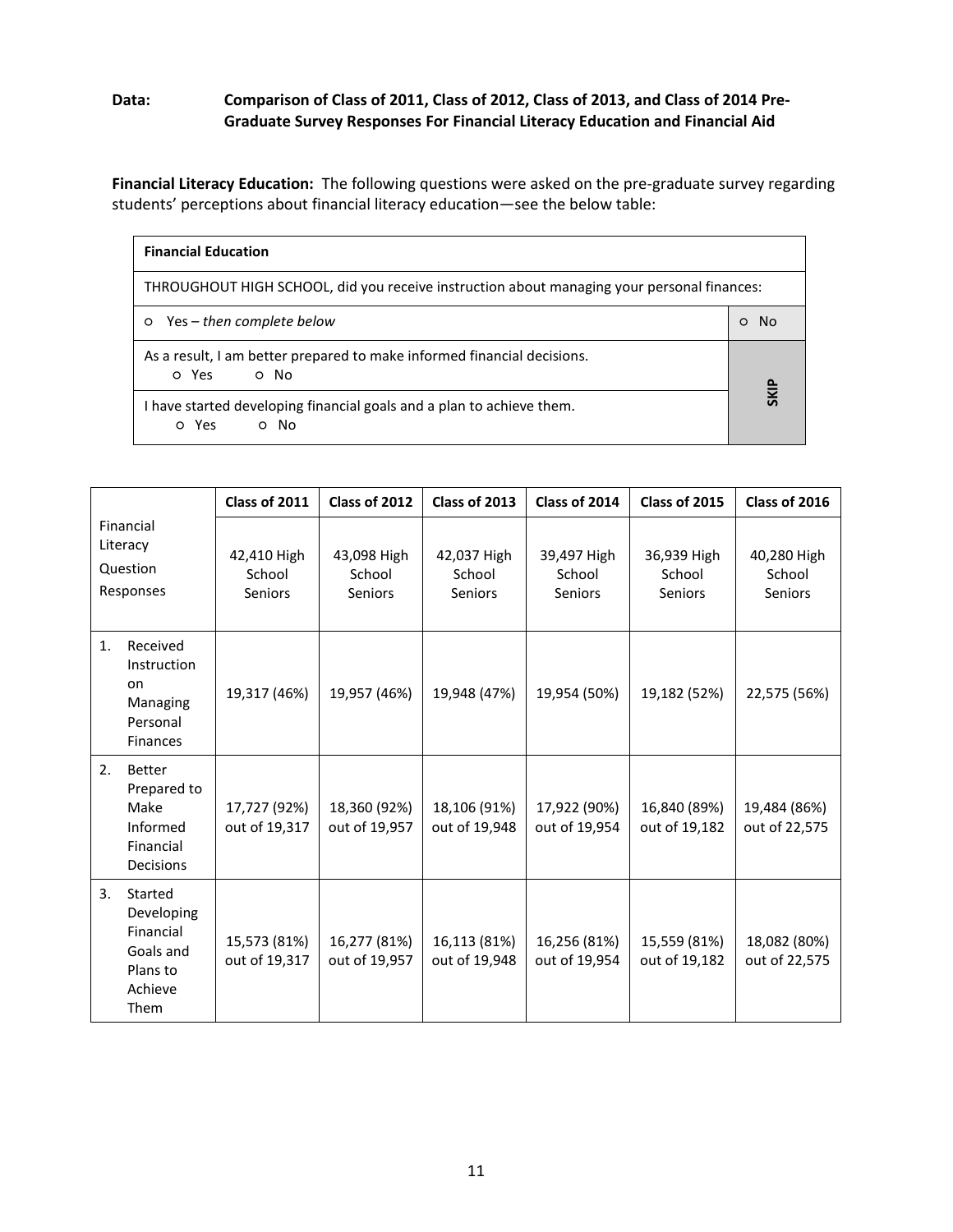**Financial Aid:** One of the first major financial decisions that young people make is about paying for college. The following questions were asked on the pre-graduation survey regarding students' future plans to attend college and apply for college funding. Please note that different questions have a different number of responses.

The first administration of these questions occurred with the class of 2011, the same year that the regulation went into effect requiring financial literacy education in grades 3-12. Data will be gathered annually to collect students' responses on these same questions.

|                                                                                                 | <b>Class of</b><br>2011                                | <b>Class of</b><br>2012                                | Class of<br>2013                                       | <b>Class of</b><br>2014                                | <b>Class of</b><br>2015                                | <b>Class of</b><br>2016                                |
|-------------------------------------------------------------------------------------------------|--------------------------------------------------------|--------------------------------------------------------|--------------------------------------------------------|--------------------------------------------------------|--------------------------------------------------------|--------------------------------------------------------|
| In the first year<br>following<br>graduation, do<br>you plan on<br>attending<br>college?        | 43,915<br>(86%) out<br>of 50,840<br>total<br>responses | 45,267<br>(87%) out<br>of 51,981<br>total<br>responses | 44,462<br>(87%) out<br>of 51,160<br>total<br>responses | 43,475<br>(87%) out<br>of 49,839<br>total<br>responses | 40,074<br>(86%) out<br>of 46,471<br>total<br>responses | 43,887<br>(86%) out<br>of 51,070<br>total<br>responses |
| I submitted the<br>Free Application<br>for Federal<br><b>Student Aid</b><br>(FAFSA).            | 27,670<br>(63%) out<br>of 43,915<br>students           | 27,927<br>(62%) out<br>of 45,267<br>students           | 29,070<br>(65%) out<br>of 44,462<br>students           | 28,750<br>(66%) out<br>of 43,475<br>students           | 27,628<br>(69%) out<br>of 40,074<br>students           | 30,220<br>(69%) out<br>of 43,887<br>students           |
| I submitted a<br>scholarship<br>application<br>through my<br>college.                           | 12,023<br>(27%) out<br>of 43,915<br>students           | 11,424<br>(25%) out<br>of 45,267<br>students           | 12,305<br>(28%) out<br>of 44,462<br>students           | 12,165<br>(28%) out<br>of 43,475<br>students           | 11,217<br>(28%) out<br>of 40,074<br>students           | 12,945<br>(29%) out<br>of 43,887<br>students           |
| I submitted an<br>application for<br>other private<br>scholarships.                             | 13,243<br>(30%) out<br>of 43,915<br>students           | 11,684<br>(26%) out<br>of 45,267<br>students           | 11,775<br>(26%) out<br>of 44,462<br>students           | 11,816<br>(27%) out<br>of 43,475<br>students           | 10,423<br>(26%) out<br>of 40,074<br>students           | 12,123<br>(28%) out<br>of 43,887<br>students           |
| I made no<br>application for<br>FAFSA, a college<br>scholarship or a<br>private<br>scholarship. | 14,053<br>(32%) out<br>of 43,915<br>students           | 14,682<br>(32%) out<br>of 45,267<br>students           | 12,769<br>(29%) out<br>of 44,462<br>students           | 12,280<br>(28%) out<br>of 43,475<br>students           | 10,444<br>(26%) out<br>of 40,074<br>students           | 11,354<br>(26%) out<br>of 43,887<br>students           |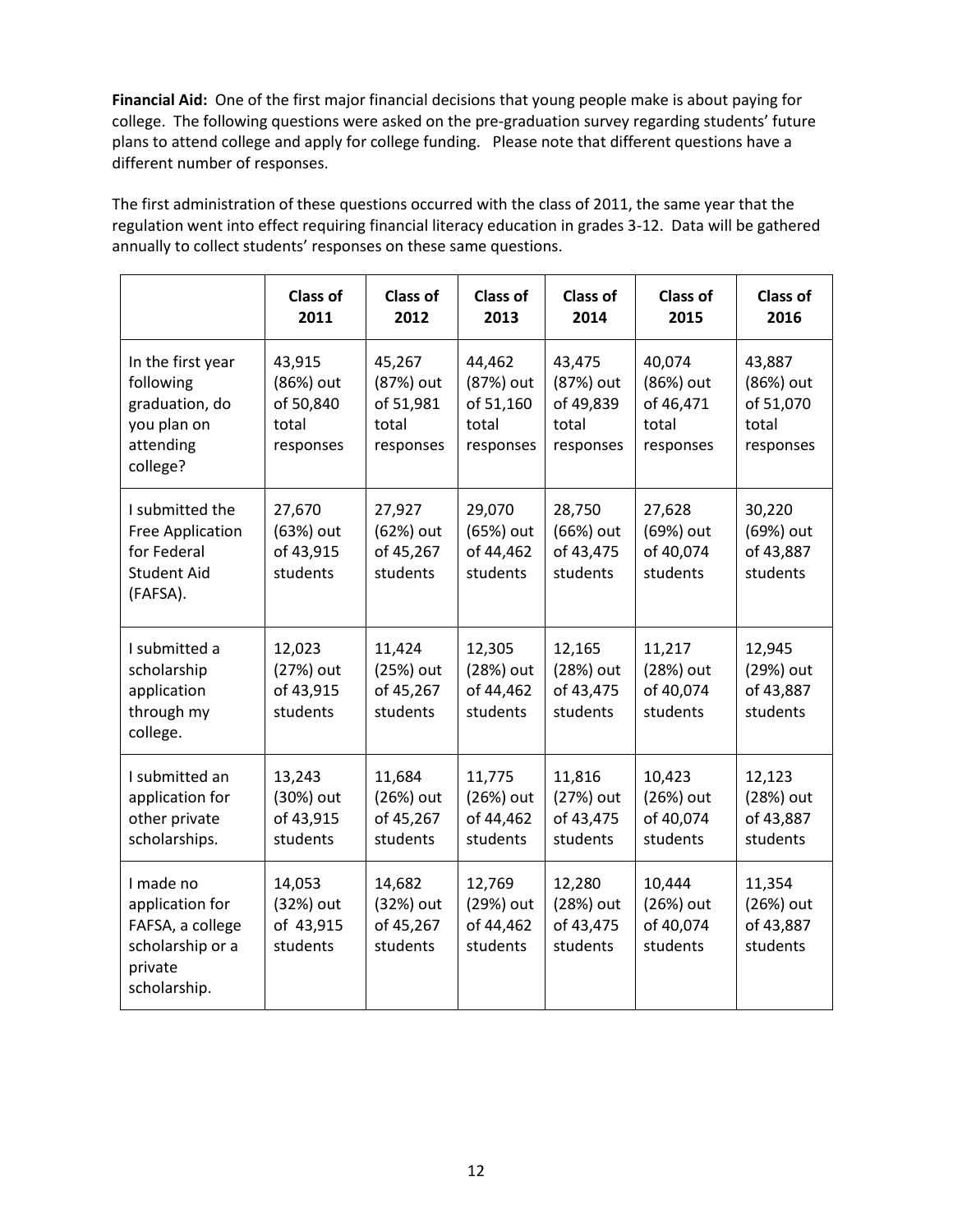| <b>School System</b>  | <b>Local Graduation</b> | <b>Integrated in a Course Required for Graduation</b>                                          |
|-----------------------|-------------------------|------------------------------------------------------------------------------------------------|
|                       | Requirement             |                                                                                                |
| Allegany              | Yes (1/2 credit)        |                                                                                                |
| Anne Arundel          |                         | Yes- Algebra I and U.S. Government                                                             |
| <b>Baltimore City</b> |                         | Yes- US History, Government, and World History                                                 |
| <b>Baltimore</b>      |                         | <b>Yes-Economics</b>                                                                           |
| Calvert               | Yes (1/2 credit)        |                                                                                                |
| Caroline              | Yes (1 credit)          |                                                                                                |
| Carroll               | Yes (1/2 credit)        |                                                                                                |
| Cecil                 |                         | Yes- Freshman Academy                                                                          |
| Charles               | Yes (1 credit)          |                                                                                                |
| Dorchester            |                         | Yes- US History and Government                                                                 |
| Frederick             | Yes (1/2 credit)        |                                                                                                |
| Garrett               | Yes (1 credit)          |                                                                                                |
| Harford               |                         | Yes- American Government; also offered within Family and Consumer                              |
|                       |                         | Science, Business Education, and other Social Studies courses                                  |
| Howard                |                         | <b>Yes-American Government</b>                                                                 |
| Kent                  |                         | Yes-Government                                                                                 |
| Montgomery            |                         | Yes- National, State and Local Government; AP Government                                       |
| Prince George's       |                         | Yes - US History and Local, State, National Government                                         |
| Queen Anne's          |                         | Yes - American Government; also offered as an elective stand-alone<br>Personal Finance course. |
| St. Mary's            |                         | Yes- offered in stand-alone courses and integrated in required<br>Government course            |
| Somerset              |                         | Yes- US History II; and all Social Studies courses                                             |
| Talbot                |                         | Yes- offered in US History and Government for all students; juniors and                        |
|                       |                         | seniors can take a stand-alone course                                                          |
| Washington            |                         | Yes- Local, State and National Government                                                      |
| Wicomico              |                         | Yes- US History, Government and consumer economics, and World<br>History                       |
| Worcester             |                         | Yes- Government                                                                                |

### **Summary:**

\* At the high school level, all 24 local education agencies (LEAs) are implementing personal financial literacy education in courses required for graduation. Seventeen LEAs embed personal financial literacy education in a course required for graduation (typically Social Studies/Government), and seven LEAs have a financial literacy education graduation requirement.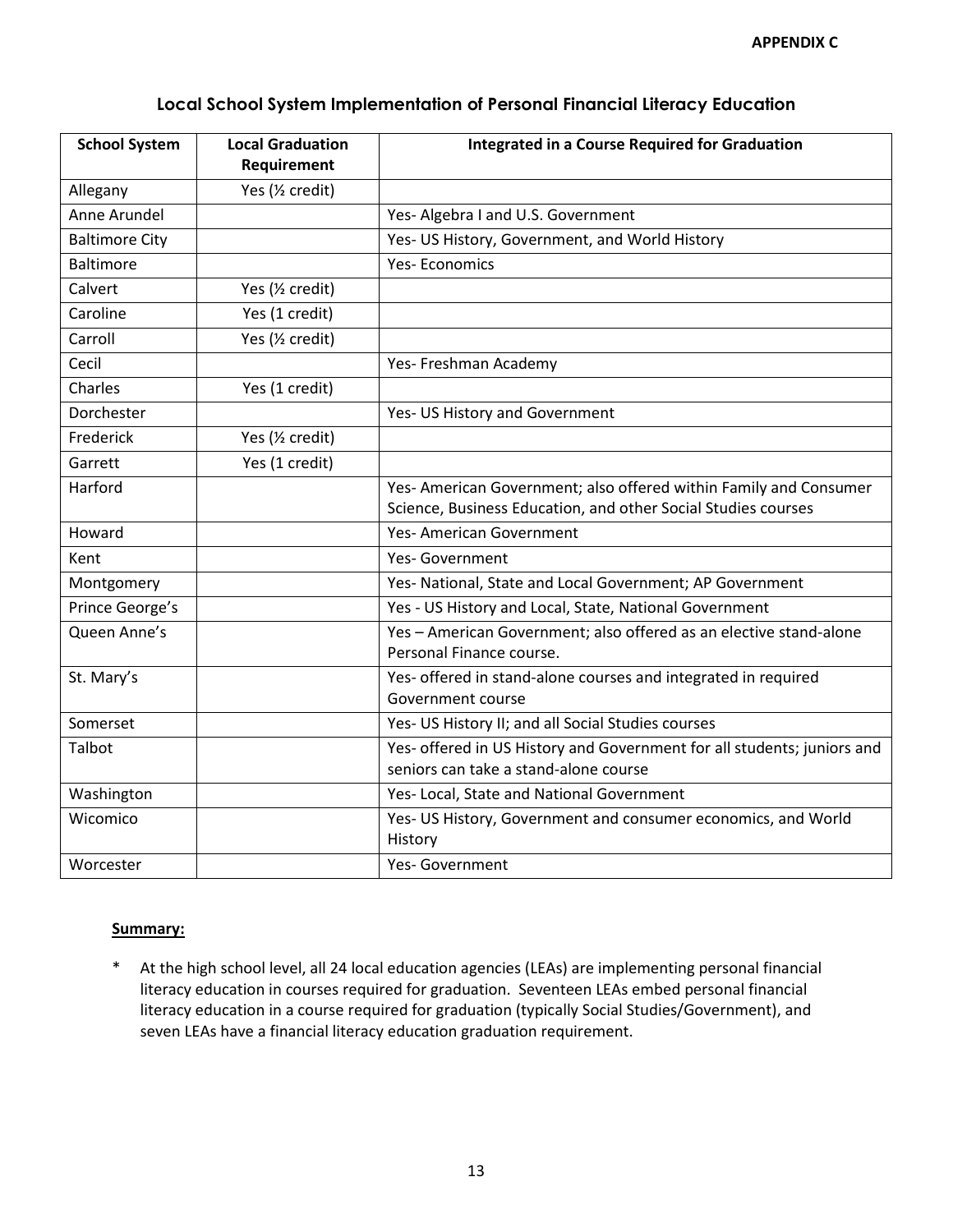|          | Allegany County: Contact Kim Kalbaugh at 301-759-2053/kim.green@acpsmd.org                                    |
|----------|---------------------------------------------------------------------------------------------------------------|
| $3 - 5$  | Elementary school grade band (3-5) students are provided instruction through integrated lessons               |
|          | within the core ACPS elementary curriculum.                                                                   |
| $6 - 8$  | Middle school grade band (6-8) students are provided instruction through integrated lessons within            |
|          | the Family and Consumer Sciences, Social Science, and Mathematics curricula. In addition, students in         |
|          | grades 6-7 participate in Vault and Venture through EverFi and 8 <sup>th</sup> grade students are required to |
|          | participate in a locally developed mini-course (15 day) to supplement curriculum not provided during          |
|          | the integrated lessons.                                                                                       |
| $9 - 12$ | High school grade band (9-12) students are provided instruction through a locally developed course.           |
|          | The half-credit, 870-Personal Finance Literacy, course is offered during the fall and spring semesters to     |
|          | all students grades 9 through 12. High schools will be piloting online financial literacy lessons, in         |
|          | coordination with the locally developed course, through EverFi. To ensure compliance with COMAR               |
|          | regulations; the ACPS Board of Education has included successful completion of this course as a local         |
|          | graduation requirement.                                                                                       |
|          | Anne Arundel: Contact Skip Lee at 410-222-5490 / wlee@aacps.org                                               |
| $3 - 5$  | AACPS students in our elementary schools will meet the financial literacy requirements through two            |
|          | specific content areas, Reading and Social Studies. Our Reading Series, "Treasures," has a strong             |
|          | Financial Literacy alignment in the reading selections for grades K - 5. Additionally, our Social Studies     |
|          | content focusing on economics is also aligned with the financial literacy standards. In some of our           |
|          | elementary schools, students attend Junior Achievement's Biz Town. While this is not systemic, it is          |
|          | noteworthy to share that students get this increased exposure to financial literacy.                          |
| $6 - 8$  | AACPS students in our middle schools will meet the financial literacy requirements through three              |
|          | specific content areas. The English reading selections continue to supplement financial literacy focus        |
|          | during instruction. The Social Studies curriculum focuses on economics and historical financial readings      |
|          | and multimedia presentations. For our comprehensive middle schools, the Family and Consumer                   |
|          | Science Curriculum for 6th grade features lessons directed to financial literacy. For students enrolled in    |
|          | our programs of choice, scripted lessons have been developed for teachers of select courses that meet         |
|          | the financial literacy standards where FACS courses are not the traditional instructional pathway.            |
| $9 - 12$ | AACPS students in our high schools will meet the financial literacy requirements through two courses          |
|          | required for all students, Algebra I and U.S. Government. Algebra I students meet Standards 1-4 in a          |
|          | PBL curriculum unit while students in U.S. Government complete a financial literacy unit during the           |
|          | 10th grade. Additionally, enrollment in both Micro and Macro Economics continues to climb in our              |
|          | school system as does participation in the FBLA, DECA, and Diamond Challenge clubs and co-curricular          |
|          | activities. Furthermore, our programs of choice have business plans written with the application of           |
|          | financial literacy skills embedded in the curriculum at the middle and high school levels.                    |
|          | Baltimore City: Contact RaeLynne Snyder at 443-642-4107 / rmsnyder@bcps.k12.md.us                             |
| $3 - 5$  | Financial Literacy is incorporated into the Social Studies economics units in grades 1-5. Grade 3             |
|          | incorporates the use of MCEE lessons and Ever Fi's Understanding Money. Grade 5 incorporates Junior           |
|          | Achievement's personal finance unit and all Grade 5 students have the opportunity to attend Junior            |
|          | Achievement's BizTown.                                                                                        |
| $6 - 8$  | Financial Literacy is incorporated into the Social Studies economics units in grades 6-8. Grade 7             |
|          | incorporates Junior Achievement's personal finance unit and all Grade 7 students have the opportunity         |
|          | to participate in Junior Achievement's Finance Park.                                                          |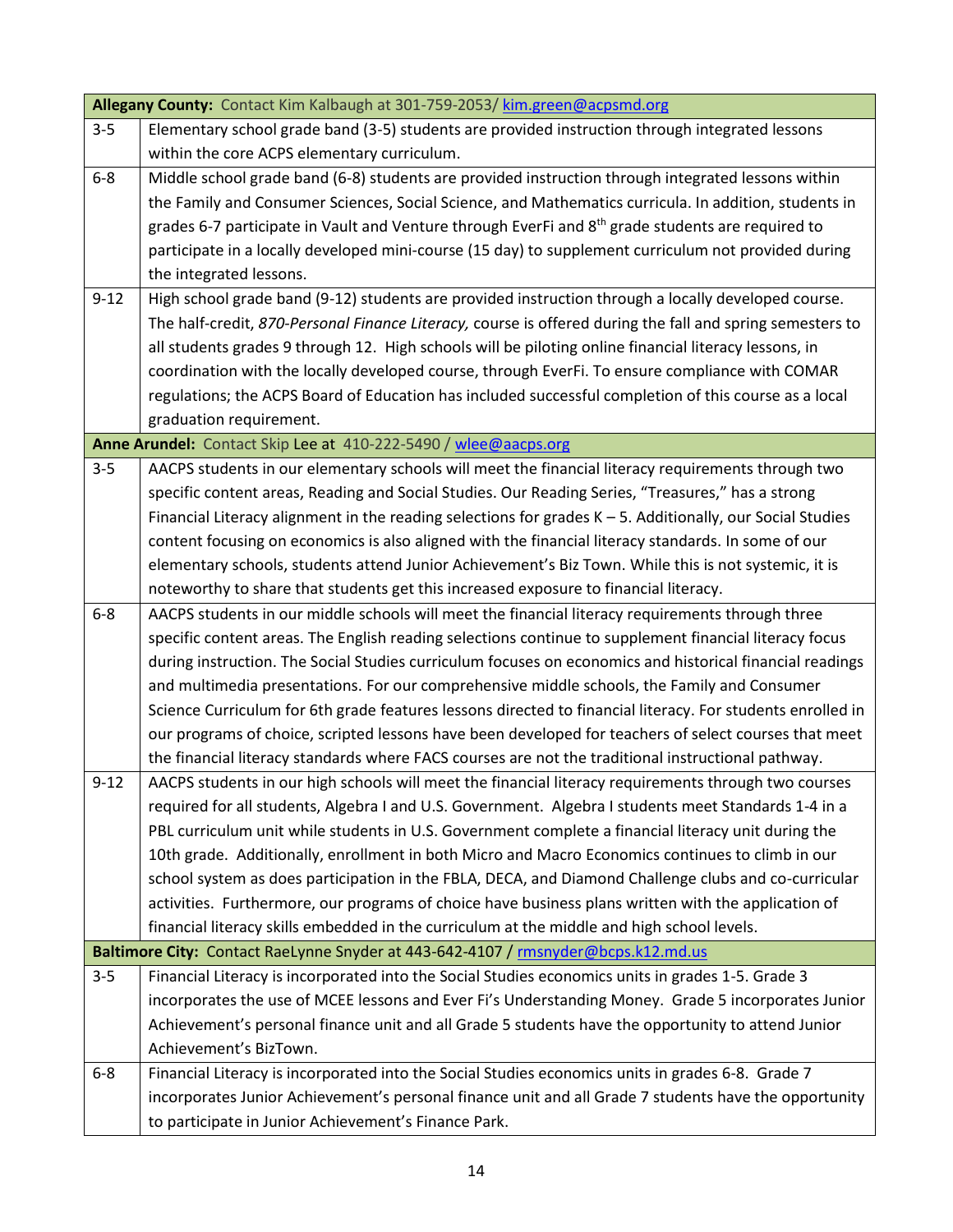| $9 - 12$ | Financial Literacy is incorporated into the United States History, Government, and World History where   |  |  |  |
|----------|----------------------------------------------------------------------------------------------------------|--|--|--|
|          | appropriate. The most emphasis is in Government with the implementation of an entire unit that           |  |  |  |
|          | focuses on Personal Finance. Ever Fi's Financial Literacy program is used to support the high school     |  |  |  |
|          | program.                                                                                                 |  |  |  |
|          | Baltimore County: Contact Dani Biancolli at 410-887-2172 / dbiancolli@bcps.org                           |  |  |  |
| $3 - 5$  | Baltimore County Public Schools embeds spiraling financial literacy instruction in grades 3-5. During    |  |  |  |
|          | these years, students cover the financial literacy standards while also studying other economic ideas.   |  |  |  |
| $6 - 8$  | Since the content of the financial literacy curriculum does not naturally match requirements of the      |  |  |  |
|          | Maryland State Curriculum for Social Studies, financial literacy instruction was implemented as mini-    |  |  |  |
|          | units. These mini-units utilized materials developed by the National Council on Economic Education       |  |  |  |
|          | and approved by the Maryland State Department of Education. In addition, several of the financial        |  |  |  |
|          | literacy standards are also covered a second time in our Family and Consumer Science (FACS) programs     |  |  |  |
|          | for middle school students.                                                                              |  |  |  |
| $9 - 12$ | The adoption of Maryland State Curriculum for Personal Financial Literacy Education coincided with       |  |  |  |
|          | the revision of Economics and Public Issues Course. This course satisfies the Baltimore County Public    |  |  |  |
|          | Schools graduation requirement of .5 credit in economics. All financial literacy standards are met in    |  |  |  |
|          | this program of study, supported by appropriate online resources. In addition, several of the financial  |  |  |  |
|          | literacy standards are also covered a second time in CTE courses offered in high school.                 |  |  |  |
|          | Calvert County: Contact Cecelia Lewis (Elementary) at 410-535-7620 / lewiscl@calvertnet.k12.md.us or     |  |  |  |
|          | Diane Workman at 410-535-7206/workmand@calvertnet.k12.md.us                                              |  |  |  |
| $3 - 5$  | Financial Literacy is integrated into our social studies curriculum in the elementary grades. Economic   |  |  |  |
|          | principles such as scarcity, wants versus needs, opportunity costs, supply and demand, and goods and     |  |  |  |
|          | services are covered in depth. Students also learn the value of savings as well as the importance of     |  |  |  |
|          | prioritizing and making choices; often wants and needs are limitless while supplies and resources have   |  |  |  |
|          | very definite limits. CCPS partners with EVERFI to provide Financial Literacy instruction to 5th grade   |  |  |  |
|          | students. Vault is an interactive learning course (six modules) specifically designed to introduce       |  |  |  |
|          | financial education skills early in a child's cognitive development. The course uses the latest in new-  |  |  |  |
|          | media technologies to bring complex financial concepts to life for today's digital generation. Evidence- |  |  |  |
|          | based learning theories are incorporated to increase students' knowledge and build the foundation for    |  |  |  |
|          | making good financial decisions at a young age.                                                          |  |  |  |
|          | <b>Topics Covered:</b>                                                                                   |  |  |  |
|          | <b>Responsible Money Choices</b>                                                                         |  |  |  |
|          | <b>Income and Careers</b>                                                                                |  |  |  |
|          | Planning & Money Management                                                                              |  |  |  |
|          | Credit & Borrowing<br>٠                                                                                  |  |  |  |
|          | Insurance & Safety Management                                                                            |  |  |  |
|          | Savings & Investing                                                                                      |  |  |  |
| $6-8$    | The Financial Literacy content standards for the middle school band are integrated into our Family and   |  |  |  |
|          | Consumer Science (FACS) program. All students take FACS in sixth grade and some students continue in     |  |  |  |
|          | seventh and eighth grades.                                                                               |  |  |  |
| $9 - 12$ | Calvert County Public Schools provides instruction in Financial Literacy for all students through the    |  |  |  |
|          | semester course, Financial Literacy: Money Management. This course is designed to enable students to     |  |  |  |
|          | become wise and knowledgeable consumers, savers, investors, users of credit, money managers,             |  |  |  |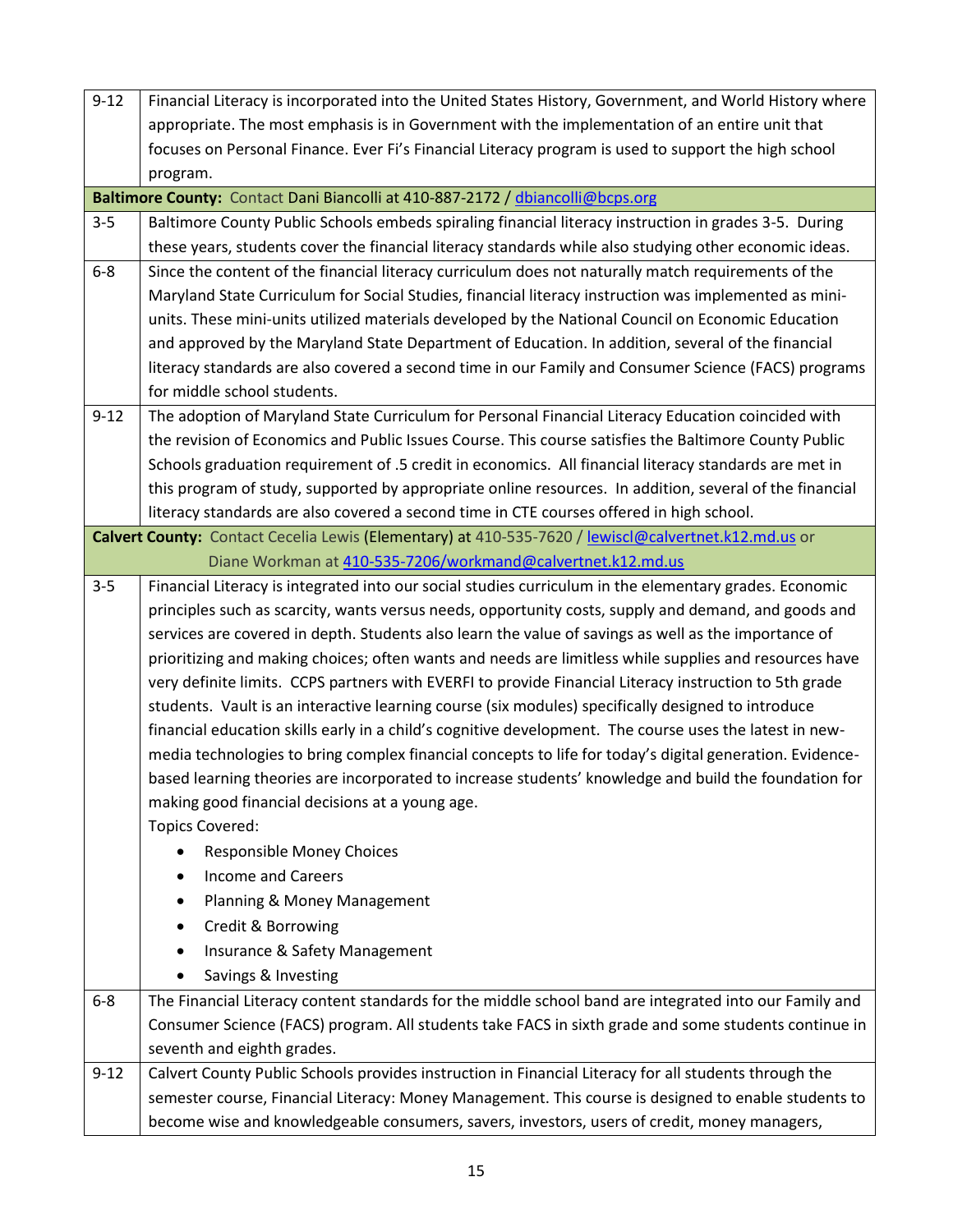|          | citizens, and members of a global workforce and society. This course is a graduation requirement for                                                                            |  |  |  |
|----------|---------------------------------------------------------------------------------------------------------------------------------------------------------------------------------|--|--|--|
|          | students who entered the 9 <sup>th</sup> grade in 2012. Additionally, financial literacy is provided to all high school                                                         |  |  |  |
|          | students through integrated economic content during the last quarter of eleventh grade within the                                                                               |  |  |  |
|          | American Government course.                                                                                                                                                     |  |  |  |
|          | Caroline County: Contact Derek Simmons at 410-479-1460 / derek simmons@mail.cl.k12.md.us                                                                                        |  |  |  |
| $3 - 5$  | Financial Literacy is integrated into the Caroline County Public Schools curriculum for Social Studies for                                                                      |  |  |  |
|          | grades 3-5. Teachers have taken the Financial Literacy Standards and have identified appropriate skills                                                                         |  |  |  |
|          | to match the standards within our existing curriculum for the subject areas and have written lesson                                                                             |  |  |  |
|          | plans to address those areas where the appropriate curricular matches were not found. Additional                                                                                |  |  |  |
|          | work has been completed to specifically imbed all standards and objectives into Social Studies unit                                                                             |  |  |  |
|          | plans.                                                                                                                                                                          |  |  |  |
| $6 - 8$  | Financial Literacy is integrated into the Caroline County Public Schools Social Studies curriculum                                                                              |  |  |  |
|          | Ancient World History, World Geography and United States History at the middle school level.                                                                                    |  |  |  |
|          | Teachers have taken the Financial Literacy Standards and have identified appropriate skills to match                                                                            |  |  |  |
|          | the standards within our existing curriculum for all subject areas and have written lesson plans to                                                                             |  |  |  |
| $9 - 12$ | address those areas where the appropriate curricular matches were not found.<br>During the 2012-2013 school year, the local Board of Education amended the graduation policy to |  |  |  |
|          | require all students entering ninth grade from 2013-14 school year and beyond to earn a credit in                                                                               |  |  |  |
|          | Financial Literacy as a stand-alone course focused on the state standards. Students who are currently                                                                           |  |  |  |
|          | enrolled in high school who started ninth grade prior to the 2013-14 school year accessed the Financial                                                                         |  |  |  |
|          | Literacy Standards in US History and Government.                                                                                                                                |  |  |  |
|          | Carroll County: Contact Angela McCauslin at 410-751-3104 / acmccau@carrollk12.org                                                                                               |  |  |  |
| $3 - 5$  | Financial literacy content is embedded throughout the social studies curriculum in grades 3 - 5. There is                                                                       |  |  |  |
|          | also integration with the language arts curriculum. The curriculum is provided through literature,                                                                              |  |  |  |
|          | performance-based activities, field experiences, hands-on activities and writing prompts.                                                                                       |  |  |  |
| $6 - 8$  | The middle school curriculum in financial literacy is provided through units in grades 6, 7 and 8 in                                                                            |  |  |  |
|          | family and consumer sciences and grade 7 in social studies. Lessons and a simulation from Junior                                                                                |  |  |  |
|          | Achievement have been embedded into the 8th grade curriculum in FACS.                                                                                                           |  |  |  |
| $9 - 12$ | Standards for financial literacy within the grades 9 - 12 grade band are provided through two stand-                                                                            |  |  |  |
|          | alone courses. These courses are Financial Literacy (grades 11 or 12) and Managing Personal Finance                                                                             |  |  |  |
|          | Using Excel (grades 10 and 11). These courses also meet the local Carroll County Public Schools                                                                                 |  |  |  |
|          | graduation requirement in financial literacy. Lessons from Take Charge Today are embedded into the                                                                              |  |  |  |
|          | Financial Literacy class and lessons and a simulation from Ever-Fi are embedded into the Managing                                                                               |  |  |  |
|          | Personal Finance Using Excel class.                                                                                                                                             |  |  |  |
|          | Cecil County: Contact James Zimmer at 410-996-2460 / jzimmer@ccps.org or                                                                                                        |  |  |  |
|          | Nicole Parr at 410-996-2460 / nmparr@ccps.org                                                                                                                                   |  |  |  |
| $3 - 5$  | Financial literacy standards are embedded in the third grade curriculum for Social Studies. Teachers                                                                            |  |  |  |
|          | use resources from the Maryland Council for Economic Education. This includes lessons they have                                                                                 |  |  |  |
|          | created and lessons from Financial Fitness for Life                                                                                                                             |  |  |  |
| $6 - 8$  | Financial literacy standards are embedded in the seventh grade curriculum for Social Studies.                                                                                   |  |  |  |
|          | Teachers use the Take Charge Today curriculum to support instructional goals.                                                                                                   |  |  |  |
| $9 - 12$ | The Financial Literacy standards are taught as part of the required Freshman Academy. All ninth grade                                                                           |  |  |  |
|          | students complete a series of stand-alone units, which are facilitated by core content teachers.                                                                                |  |  |  |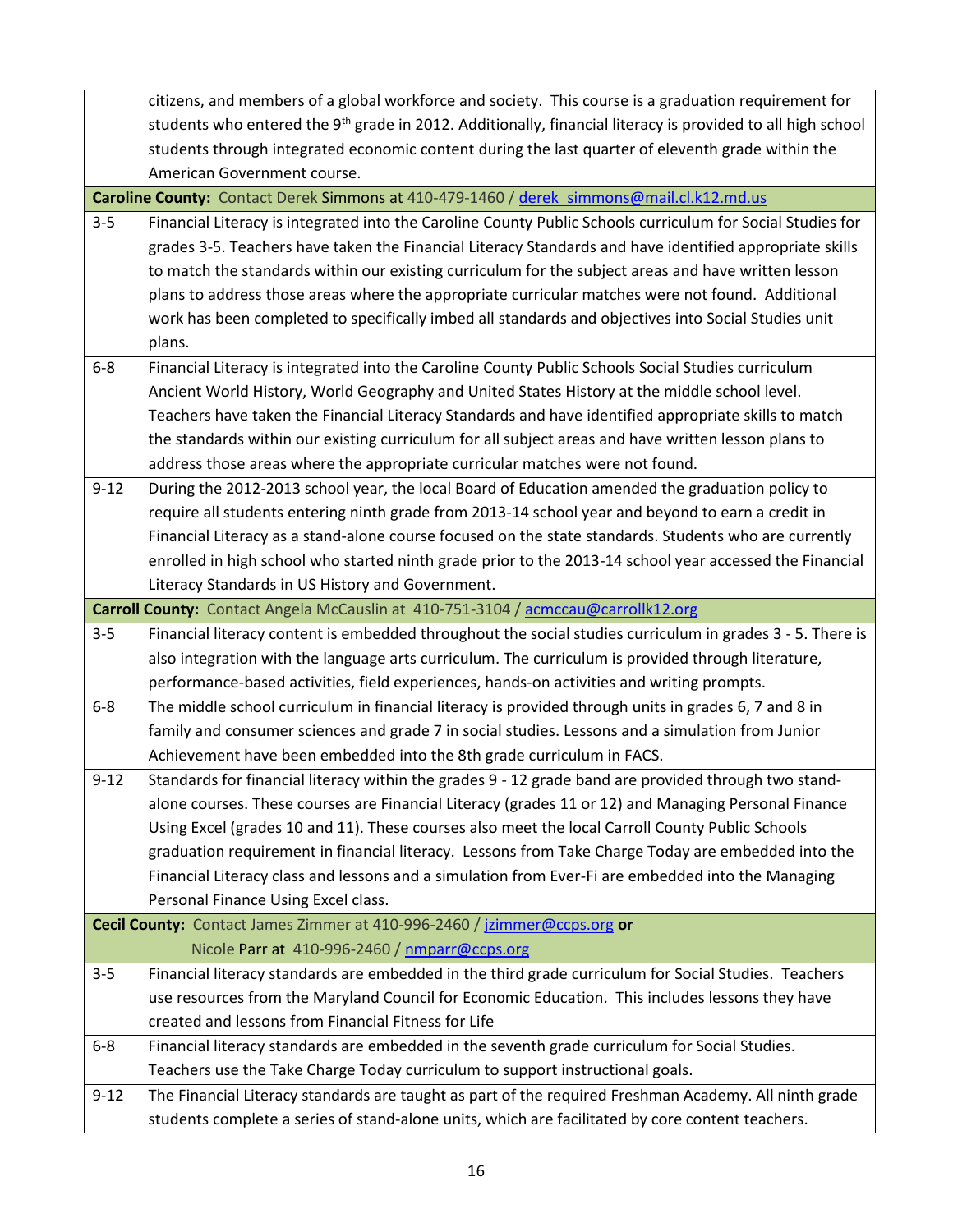|          | Teachers use a number of instructional resources from Junior Achievement. As a result, teachers have             |  |  |  |  |  |
|----------|------------------------------------------------------------------------------------------------------------------|--|--|--|--|--|
|          | formed a collaborative learning community to teach the content. At one CCPS high school we are                   |  |  |  |  |  |
|          | piloting the Banzai Financial Literacy program offered through APGFCU.                                           |  |  |  |  |  |
|          | Charles County: Contact Rebecca Pearson at 301-934-7393 or rpearson@ccboe.com                                    |  |  |  |  |  |
| $3 - 5$  | At the elementary school level, financial literacy lessons and activities have been integrated within            |  |  |  |  |  |
|          | technology lessons taught in labs by technology facilitators. All students in grades 3 - 5 participate in        |  |  |  |  |  |
|          | these lab activities. Additional stand-alone financial literacy lessons are implemented to reinforce             |  |  |  |  |  |
|          | embedded concepts and address indicators not embedded within content areas. Topics, with specific                |  |  |  |  |  |
|          | lessons, are assigned to each grade in order to build on prior knowledge.                                        |  |  |  |  |  |
| $6 - 8$  | At the middle school level, financial literacy lessons and activities have been embedded within content          |  |  |  |  |  |
|          | areas. Additional stand-alone financial literacy lessons are implemented in grades $6 - 8$ to reinforce          |  |  |  |  |  |
|          | embedded concepts and address indicators not already embedded within content areas. Topics, with                 |  |  |  |  |  |
|          | specific lessons, are assigned to each grade in order to build on prior knowledge. The middle school             |  |  |  |  |  |
|          | topics are correlated to the mastery of the elementary topics as well.                                           |  |  |  |  |  |
| $9 - 12$ | Graduation requirement: All students are required to pass a one-credit financial literacy course during          |  |  |  |  |  |
|          | their sophomore, junior or senior year. The course covers all standards in depth and provides a wide             |  |  |  |  |  |
|          | variety of rich, hands-on learning activities for students. Additionally a NOVEL financial literacy course       |  |  |  |  |  |
|          | is offered a few times a year. This can be taken during the school year in the evening, or during the            |  |  |  |  |  |
|          | summer. Charles County Public Schools fully meets COMAR Regulation 13A.04.06.01 for high school                  |  |  |  |  |  |
|          | students.                                                                                                        |  |  |  |  |  |
|          | Dorchester County: Contact Monique Ward at 410-228-4747 or wardm@dcpsmd.org                                      |  |  |  |  |  |
| $3 - 5$  | Students in grades 3 - 5 participate in the financial literacy program through read-a-loud books on              |  |  |  |  |  |
|          |                                                                                                                  |  |  |  |  |  |
|          | financial literacy by the teacher and financial literacy activities in the Financial Fitness for Life series for |  |  |  |  |  |
|          | grades 3-5. Students also use class sets of Managing Your Money (Be A Wise Consumer; Planning Your               |  |  |  |  |  |
|          | Budget; and Spend or Save). Each book has a detailed lesson plan that includes the standards and                 |  |  |  |  |  |
|          | activities. Each elementary school has the option of participating in the Stock Market Game and/or               |  |  |  |  |  |
|          | Junior Achievement.                                                                                              |  |  |  |  |  |
| $6 - 8$  | Students in grades 6 - 8 participate in the financial literacy program in their social studies classes using     |  |  |  |  |  |
|          | the Financial Fitness for Life series for grades 6-8. Each middle school has the option of participating in      |  |  |  |  |  |
|          | the Stock Market Game and/or participating in Junior Achievement.                                                |  |  |  |  |  |
| $9 - 12$ | All high school students participate in the financial literacy program in the required courses of U.S.           |  |  |  |  |  |
|          | History and Government using the Financial Fitness for Life series for grades 9-12. Additionally,                |  |  |  |  |  |
|          | students may choose to participate in one or more of the elective courses - Consumer Finance;                    |  |  |  |  |  |
|          | Contemporary Issues; and/or Social Studies Seminar to increase their knowledge of financial literacy.            |  |  |  |  |  |
|          | Each high school has the option of participating in the Stock Market Game and/or Junior Achievement.             |  |  |  |  |  |
|          | Frederick County: Contact Kim Day at 301-644-5216 or kim.day@fcps.org                                            |  |  |  |  |  |
| $3 - 5$  | Personal Financial Literacy indicators are addressed by individual lessons in the existing Elementary            |  |  |  |  |  |
|          | Education Social Studies Curriculum and the Elementary Guidance Curriculum. Materials from Financial             |  |  |  |  |  |
|          | Fitness for Life, The Council for Economic Education, trade books provided by the Maryland Council for           |  |  |  |  |  |
|          | Economic Education and online resources from multiple financial organizations are utilized.                      |  |  |  |  |  |
| $6 - 8$  | Students receive personal financial literacy instruction through various units and/or specific objectives        |  |  |  |  |  |
|          | in their required Socials Studies courses in grades 6, 7, and 8. They also receive financial literacy            |  |  |  |  |  |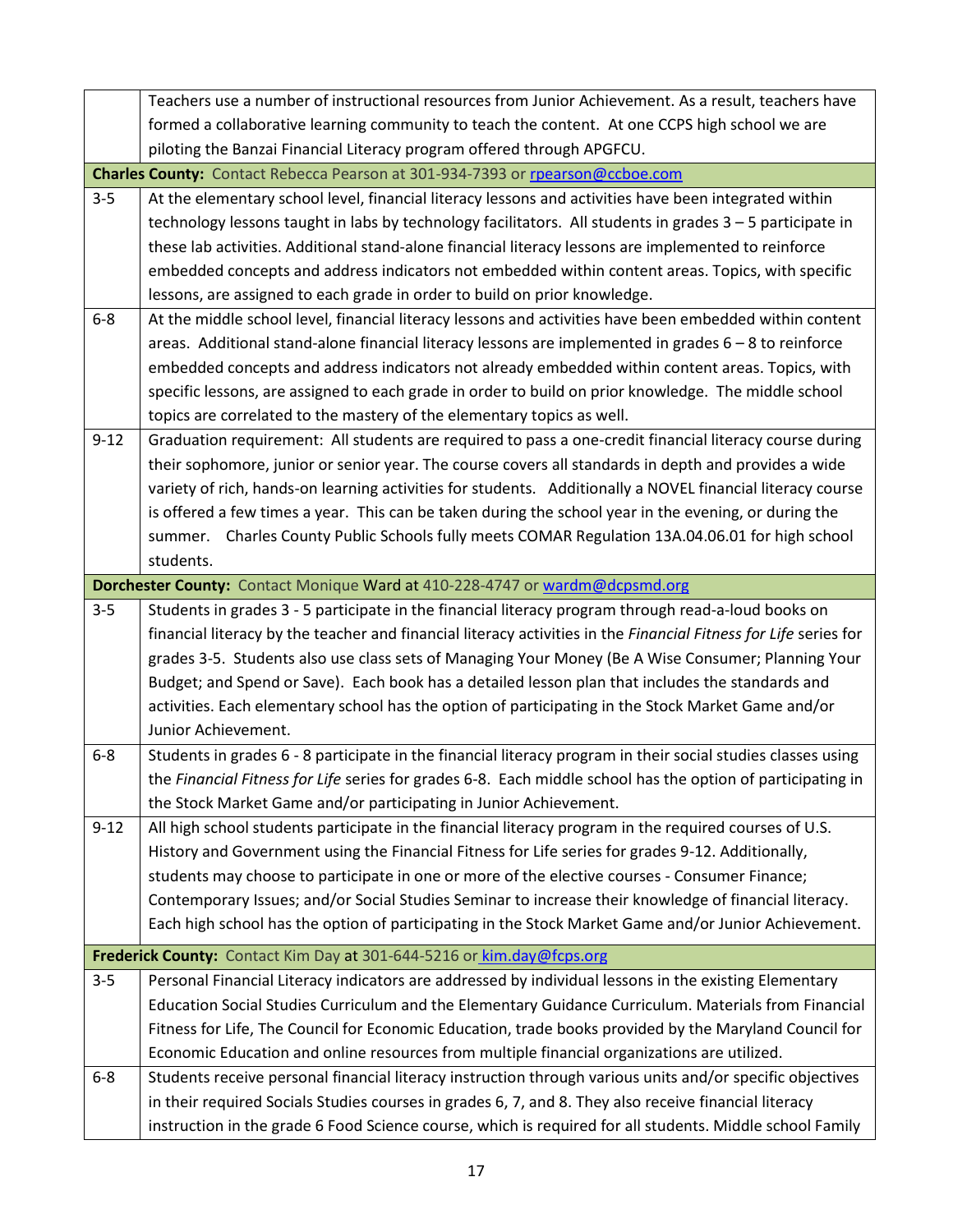|          | and Consumer Science students have access to Junior Achievement resources, Maryland Council for           |  |  |  |  |  |
|----------|-----------------------------------------------------------------------------------------------------------|--|--|--|--|--|
|          | Economic Education and Everfi resources.                                                                  |  |  |  |  |  |
| $9 - 12$ | Students may choose from thirteen different courses of study to receive the financial literacy            |  |  |  |  |  |
|          | component. The personal financial literacy standards are integrated into the curriculum required for      |  |  |  |  |  |
|          | these courses. Introduction to Career Research Development and Managing Your Personal Finances            |  |  |  |  |  |
|          | are examples of the traditional courses that are offered. Many of these courses are also offered online   |  |  |  |  |  |
|          | through FCPS Flexible Evening High School. A menu of financial literacy curricular resources was          |  |  |  |  |  |
|          | developed to provide options for teachers.                                                                |  |  |  |  |  |
|          | Garrett County: Contact Ryan Wolf at 301-914-1362 or ryan.wolf@garrettcountyschools.org                   |  |  |  |  |  |
| $3 - 5$  | At each grade level of PreK-5, our teachers have aligned classroom lessons with the six Financial         |  |  |  |  |  |
|          | Literacy Standards. Those activities will be taught in each classroom.                                    |  |  |  |  |  |
| $6 - 8$  | At each grade level 6-8, our teachers have aligned classroom lessons with the six Financial Literacy      |  |  |  |  |  |
|          | Standards. Those activates will be taught in each classroom.                                              |  |  |  |  |  |
| $9 - 12$ | Several classes at the high school level teach units or concepts related to financial literacy, including |  |  |  |  |  |
|          | but not limited to statistics, contemporary ethical problems, US history, government, world history,      |  |  |  |  |  |
|          | accounting, finance, marketing, business law, JROTC, and agriculture classes. Also, high school           |  |  |  |  |  |
|          | students are required to pass a one-credit Financial Literacy course in order to graduate. Those courses  |  |  |  |  |  |
|          | are Economics, Financial Management, and Agricultural Production and Management.                          |  |  |  |  |  |
|          | Harford County: Contact George Toepfer at 410-588-5223 or George.toepfer@hcps.org                         |  |  |  |  |  |
| $3 - 5$  | The Maryland State Curriculum for Personal Financial Literacy Education is taught through the Grades      |  |  |  |  |  |
|          | 4, 3, 4, and 5 Social Studies curriculum: • Grade 3 Social Studies, "Harford County: People and Places" • |  |  |  |  |  |
|          | Grade 4 Social Studies, "A Study of Maryland" • Grade 5 Social Studies, "United States History: Pre-      |  |  |  |  |  |
|          | Columbian Times to the American Revolution" Standards and indicators have been infused through the        |  |  |  |  |  |
|          | existing curriculum learning experiences with an emphasis on vocabulary acquisition, reading for          |  |  |  |  |  |
|          | information, and inquiry learning. All elementary school students have Social Studies instruction on a    |  |  |  |  |  |
|          | daily basis. Professional development is provided as a part of the regular curriculum evaluation          |  |  |  |  |  |
|          | processes established by the Board of Education and through on-going information provided to              |  |  |  |  |  |
|          | teachers via the Office of Social Studies regarding workshops sponsored by organizations affiliated with  |  |  |  |  |  |
|          | Personal Finance and Financial Literacy education. Professional development opportunities for             |  |  |  |  |  |
|          | elementary educators have been provided through the Maryland Council on Economic Education and            |  |  |  |  |  |
|          | EverFi in 2016.                                                                                           |  |  |  |  |  |
| $6 - 8$  | The Maryland State Curriculum for Personal Financial Literacy Education is taught through the Grades      |  |  |  |  |  |
|          | 6, 7, and 8 Social Studies curriculum • Grade 6 Social Studies, "Contemporary World Geography" •          |  |  |  |  |  |
|          | Grade 7 Social Studies, "Ancient World History" • Grade 8 Social Studies, "United States History:         |  |  |  |  |  |
|          | Revolution to Reconstruction" and the Grades 6, 7, and 8 Family and Consumer Science curriculum: •        |  |  |  |  |  |
|          | Grade 6 Family and Consumer Sciences, "You, the Individual" • Grade 7 Family and Consumer Sciences,       |  |  |  |  |  |
|          | "You, and the Family" • Grade 8 Family and Consumer Sciences, "You, the Family and Society".              |  |  |  |  |  |
|          | Standards and indicators have been infused through the existing curriculum learning experiences with      |  |  |  |  |  |
|          | an emphasis on vocabulary acquisition, hands-on experience, and inquiry learning. All middle school       |  |  |  |  |  |
|          | students have Social Studies instruction on a daily basis. Professional development is provided as a part |  |  |  |  |  |
|          | of the regular curriculum evaluation processes established by the Board of Education, through on-         |  |  |  |  |  |
|          | going workshops offered in Harford County by the Office of Family and Consumer Sciences and the           |  |  |  |  |  |
|          | Office of Social Studies, as well as by information provided to teachers regarding workshops sponsored    |  |  |  |  |  |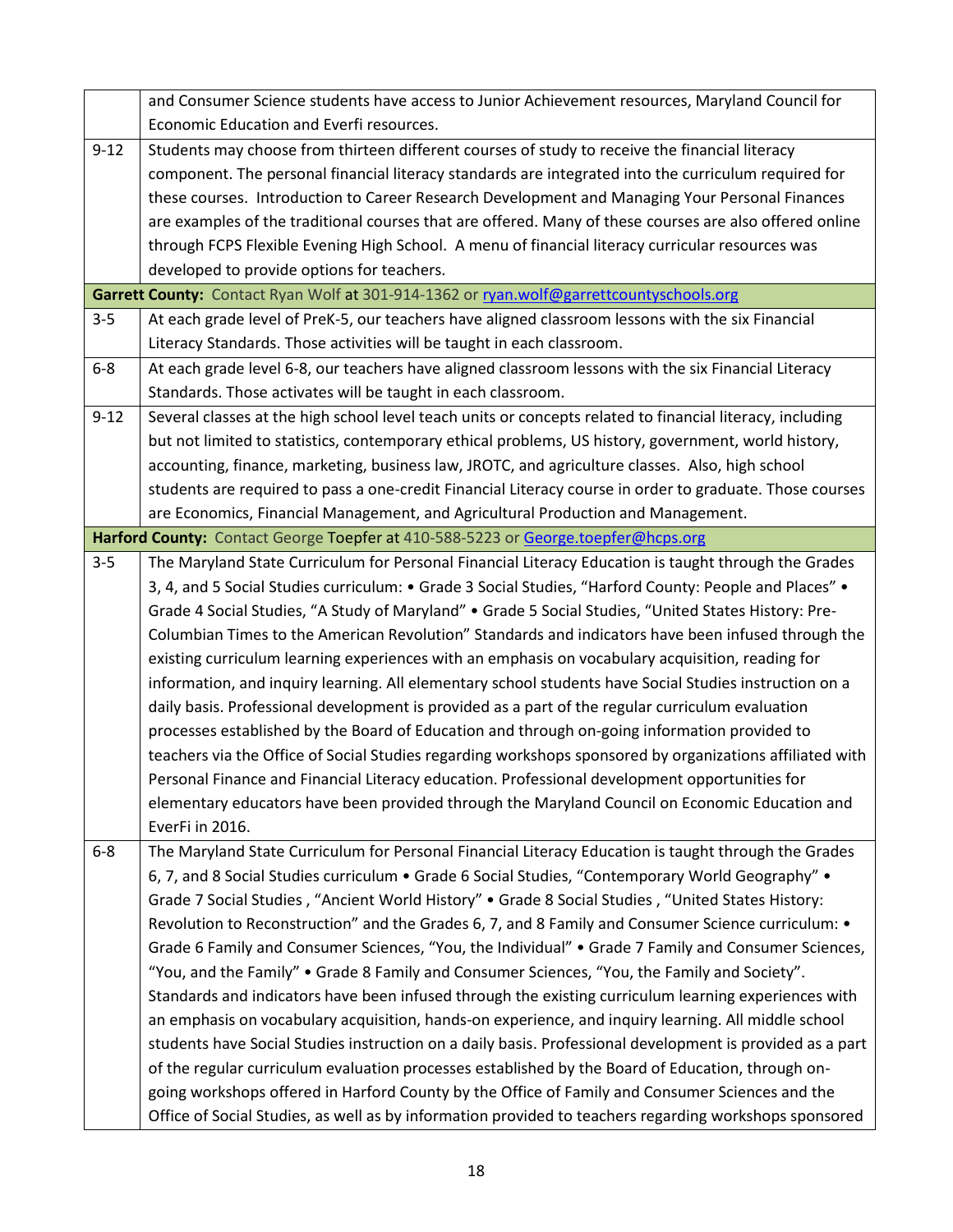|          | by organizations affiliated with Personal Finance and Financial Literacy education. Several middle        |  |  |  |  |  |
|----------|-----------------------------------------------------------------------------------------------------------|--|--|--|--|--|
|          | schools (Patterson Mill MS, Edgewood MS, and Southampton MS) through their                                |  |  |  |  |  |
|          | intervention/enrichment periods are using resources provided through training and assistance by           |  |  |  |  |  |
|          | EverFi and middle school Social Studies teachers are informed of opportunities for professional           |  |  |  |  |  |
|          | development provided by the Maryland Council on Economic Education. Grades 6-7 middle school              |  |  |  |  |  |
|          | teachers are receiving training on new products provided by EverFi at the November 2016 Professional      |  |  |  |  |  |
|          | Learning Conference.                                                                                      |  |  |  |  |  |
| $9 - 12$ | The Maryland State Curriculum for Personal Financial Literacy Education is taught through the Grade 9     |  |  |  |  |  |
|          | Social Studies curriculum with additional opportunities of instruction available in Grades 10-12 through  |  |  |  |  |  |
|          | courses offered by Family and Consumer Sciences, Business Education, and Social Studies. All Grade 9      |  |  |  |  |  |
|          | American Government teachers are receiving professional development from EverFi in support of the         |  |  |  |  |  |
|          | instructional goals surrounding financial literacy education at our November 2016 Professional            |  |  |  |  |  |
|          | Learning Conference.                                                                                      |  |  |  |  |  |
|          |                                                                                                           |  |  |  |  |  |
|          | Additional financial literacy instruction involving the state standards is in effect with the high school |  |  |  |  |  |
|          | World History and United States History courses. There are elective courses that provide instruction in   |  |  |  |  |  |
|          | the standards and indicators associated with the Maryland State Curriculum for Personal Financial         |  |  |  |  |  |
|          | Literacy Education. The courses include: Business Education: • Financial Management Using Software        |  |  |  |  |  |
|          | Applications (Grades 10-12) • Career Research and Development Program of Study (Grades 11-12, 2           |  |  |  |  |  |
|          | courses) Family and Consumer Sciences: • Independent and Family Living (Grades 11-12) • Consumer          |  |  |  |  |  |
|          | and Resource Management (Grades 9-12) Social Studies: • Economics (Grades 11-12) • Law in America         |  |  |  |  |  |
|          | (Grades 11-12).                                                                                           |  |  |  |  |  |
|          |                                                                                                           |  |  |  |  |  |
|          | Professional development is provided as a part of the regular curriculum evaluation processes             |  |  |  |  |  |
|          | established by the Board of Education, through on-going workshops offered in Harford County by the        |  |  |  |  |  |
|          | Office of Family and Consumer Sciences, Office of Business Education, and the Office of Social Studies,   |  |  |  |  |  |
|          | as well as by information distribution to teachers regarding workshops sponsored by organizations         |  |  |  |  |  |
|          | affiliated with Personal Finance and Financial Literacy education.                                        |  |  |  |  |  |
|          | Howard County: Contact Sharon Kramer at 410-313-6797 or Sharon Kramer@hcpss.org                           |  |  |  |  |  |
| $3 - 5$  | The Personal Financial Literacy Standards for Grades 3-5 have been integrated into the elementary         |  |  |  |  |  |
|          | Social Studies and Language Arts Curriculum. Special lesson seeds have been created for Grades 3 and      |  |  |  |  |  |
|          | 4. All elementary students participate in Social Studies, so by the end of fifth grade, all elementary    |  |  |  |  |  |
|          | students will participate in the personal financial program as part of the Social Studies program.        |  |  |  |  |  |
|          | Professional learning opportunities for teachers to enhance their knowledge of financial literacy         |  |  |  |  |  |
|          | standards is provided by the Office of Elementary Social Studies as well as workshops sponsored by        |  |  |  |  |  |
|          |                                                                                                           |  |  |  |  |  |
|          | organizations affiliated with Personal Finance and Financial Literacy education.                          |  |  |  |  |  |
| $6 - 8$  | The Personal Financial Literacy Standards for Grades 6-8 were integrated into the middle school Family    |  |  |  |  |  |
|          | and Consumer Science curriculum and into the curriculum for middle school mathematics 8 seminars.         |  |  |  |  |  |
|          | All middle school students will participate in the personal financial program as part of the Family and   |  |  |  |  |  |
|          | Consumer Science program. In addition, some aspects of personal financial literacy are integrated into    |  |  |  |  |  |
|          | middle school mathematics courses, the middle school reading modules including saving, credit and         |  |  |  |  |  |
|          | the stock market and the Social Studies curriculum.                                                       |  |  |  |  |  |
| $9 - 12$ | The Personal Financial Literacy Standards for Grades 9-12 were integrated into the American               |  |  |  |  |  |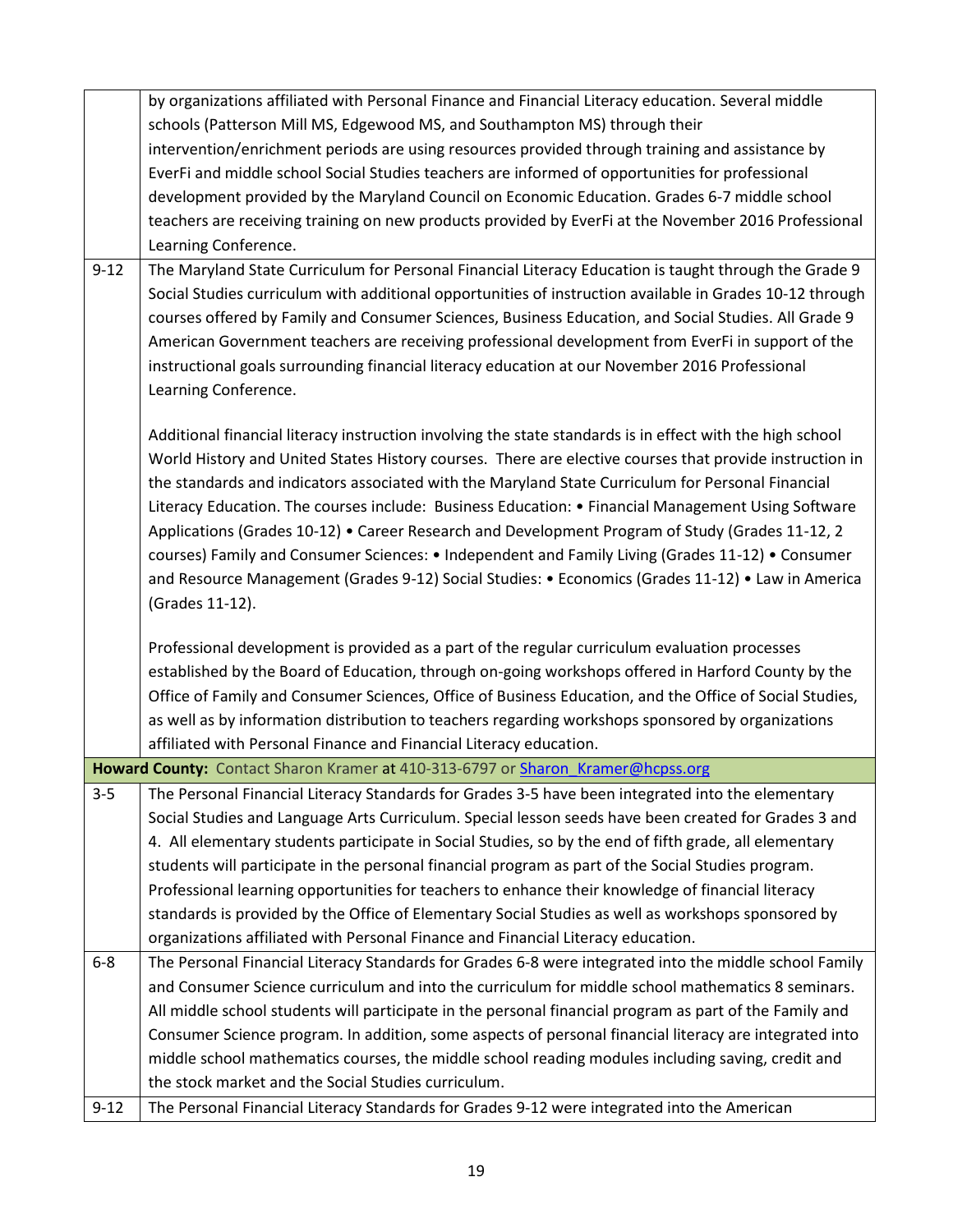|                                                                                         | Government Social Studies Curriculum. All high school students participate in the personal financial        |  |  |  |
|-----------------------------------------------------------------------------------------|-------------------------------------------------------------------------------------------------------------|--|--|--|
|                                                                                         | program as part of the American Government class. In addition, some aspects of personal financial           |  |  |  |
|                                                                                         | literacy are integrated into the mathematics, and Career Research and Development curriculum. Two           |  |  |  |
|                                                                                         | high schools are selected each year for the Making Change/Junior Achievement Financial Literacy             |  |  |  |
|                                                                                         | Simulation.                                                                                                 |  |  |  |
|                                                                                         | Kent County: Contact Gina Jachimowicz at 410-778-2355 or gjachimowicz@kent.k12.md.us                        |  |  |  |
| $3 - 5$                                                                                 | Elementary school students participate in the Junior Achievement Program and mini-units in personal         |  |  |  |
|                                                                                         | financial literacy.                                                                                         |  |  |  |
| $6-8$                                                                                   | Middle school teachers identified key unit objectives and currently teach the program integrated into       |  |  |  |
|                                                                                         | the social studies classes. Middle school students are also involved in Junior Achievement.                 |  |  |  |
| $9 - 12$                                                                                | High school staff developed a full scope and sequence taught as a stand-alone course that includes key      |  |  |  |
|                                                                                         | objectives, lessons and assessments. Current documents provide for the diversity of students' needs,        |  |  |  |
|                                                                                         | abilities, and interest.                                                                                    |  |  |  |
|                                                                                         | Montgomery County: Contact Maria Tarasuk at 301-279-3396 or maria 1 tarasuk@mcpsmd.org                      |  |  |  |
| $3 - 5$                                                                                 | Students explore topics of financial literacy in Grade 3 and 5 as part of their social studies instruction. |  |  |  |
|                                                                                         | Lessons and resources appropriate to each grade level and aligned to the content standards are              |  |  |  |
|                                                                                         | provided to teachers through the MCPS Instruction Center, an online curriculum tool. The lessons were       |  |  |  |
|                                                                                         | developed in collaboration with the founder of Earn My Keep, a financial literacy program for students      |  |  |  |
| and parents.                                                                            |                                                                                                             |  |  |  |
| $6 - 8$                                                                                 | All Grade 6 students participate in volunteer led Junior Achievement: Economics For Success lessons         |  |  |  |
|                                                                                         | that address approximately half of the content standards for Personal Financial Literacy. The majority      |  |  |  |
|                                                                                         | of volunteers are from local businesses and corporations. Schools either follow a traditional approach      |  |  |  |
|                                                                                         | that spreads the lessons over several weeks or they use the JA In a Day model for focused                   |  |  |  |
|                                                                                         | investigation. In Grade 7, students continue their exploration of financial literacy by examining the       |  |  |  |
|                                                                                         | remaining standards. Social studies teachers are provided with lessons and resources to be used with        |  |  |  |
|                                                                                         | all students. These lessons include resources from TCT, BizKids, MCEE, and other economic education         |  |  |  |
|                                                                                         | organizations. Three middle schools are piloting a Grade 7 financial literacy program that includes         |  |  |  |
|                                                                                         | implementation of Junior Achievement's curriculum and an all-day experience at Finance Park in              |  |  |  |
|                                                                                         | Fairfax County, aligned to the financial literacy standards currently taught in Grades 6 and 7. This pilot  |  |  |  |
|                                                                                         | is in preparation for the development of a Finance Park in Montgomery County.                               |  |  |  |
| $9 - 12$                                                                                | The content standards for Personal Financial Literacy are incorporated into the National, State, and        |  |  |  |
|                                                                                         | Local Government course taken by Grade 10 students. Teachers are provided with lessons and                  |  |  |  |
|                                                                                         | resources to support their instruction of the financial literacy standards. Teachers from all high schools  |  |  |  |
|                                                                                         | also used online modules provided by EverFi to meet many of the financial literacy standards. Grade 10      |  |  |  |
|                                                                                         | students taking Advanced Placement Government also engage in these lessons following completion of          |  |  |  |
|                                                                                         | the AP examination.                                                                                         |  |  |  |
| Prince George's County: Contact Pamela Smith at 301-669-6012 or Pamela2.Smith@pgcps.org |                                                                                                             |  |  |  |
| $3 - 5$                                                                                 | In PGCPS, Financial Literacy is integrated into the Social Studies curriculum in Grade 3 within Unit 3:     |  |  |  |
|                                                                                         | Communities at Work; in Grade 4 within Unit 7: Living in Maryland; and Grade 5 within Unit 2:               |  |  |  |
|                                                                                         | American People American Land, Unit 6: Colonial Life in America, Unit 7: The Road to the American           |  |  |  |
|                                                                                         | Revolution. Individual lessons integrate personal financial literacy standards with the use of materials    |  |  |  |
|                                                                                         | and books provided by the Maryland Council for Economic Education. Also, EverFi online curriculum is        |  |  |  |
|                                                                                         | available for select elementary teachers and students.                                                      |  |  |  |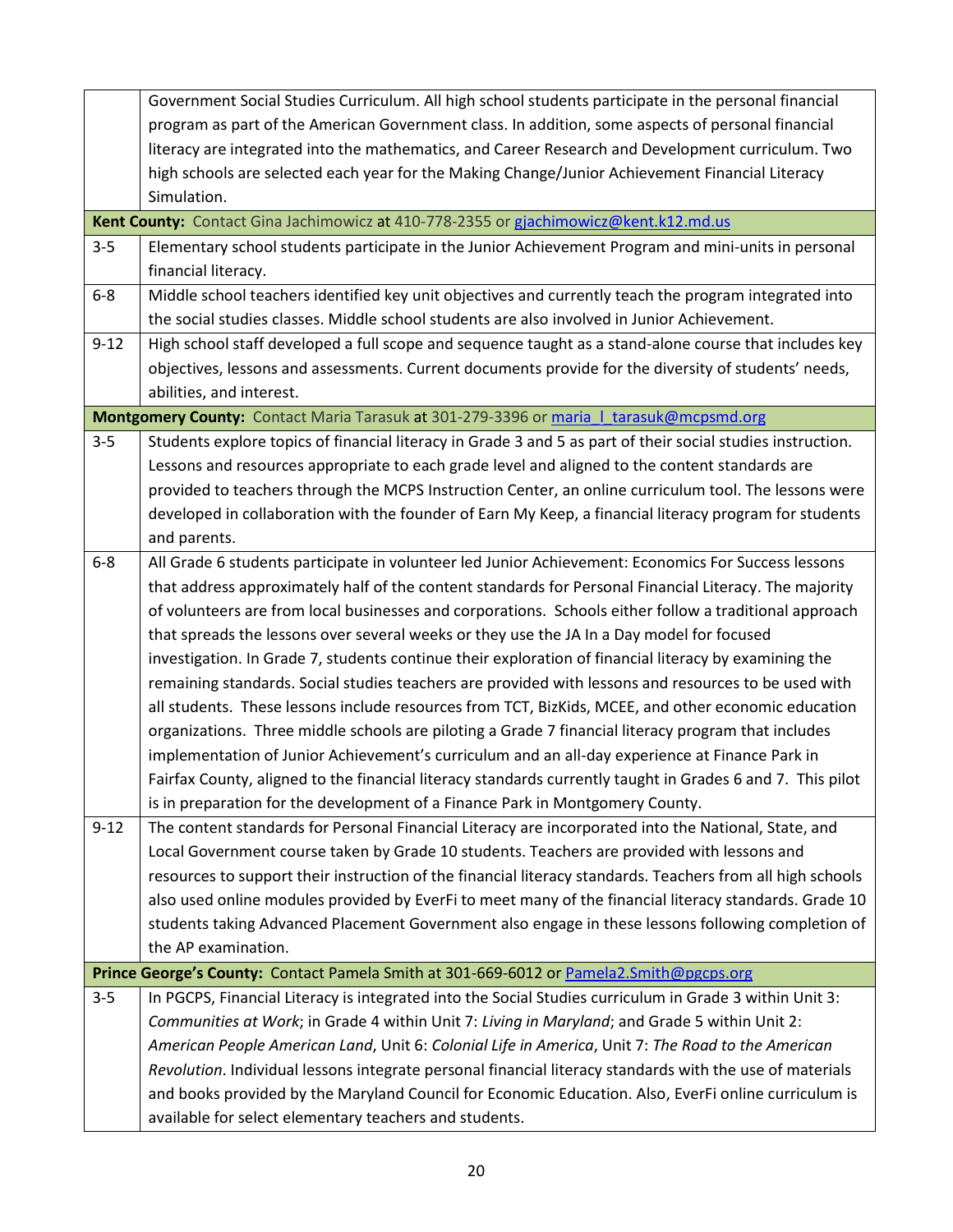| $6 - 8$  | In PGCPS, Financial Literacy is integrated into the Social Studies curriculum in Grades 6 through Grade             |  |  |  |  |
|----------|---------------------------------------------------------------------------------------------------------------------|--|--|--|--|
|          | 8. Financial Literacy standards are also incorporated in Mathematics lessons throughout Grade 8 for                 |  |  |  |  |
|          |                                                                                                                     |  |  |  |  |
|          | interdisciplinary integration of the standards. Teachers received professional development and                      |  |  |  |  |
|          | resources from the Maryland Council for Economic Education and Junior Achievement. All $8^{th}$ grade               |  |  |  |  |
|          | students will participate in the JA Finance Park in Prince George's County. JumpStart and UMD                       |  |  |  |  |
|          | Extension Programs will partner with us to offer the 4 <sup>th</sup> Annual Financial Literacy Community Day in the |  |  |  |  |
|          | spring for grades $9 - 12$ .                                                                                        |  |  |  |  |
| $9 - 12$ | PGCPS uses a hybrid approach to engage students in Financial Literacy Education at the high school                  |  |  |  |  |
|          | level. Integration of Financial Literacy occurs in the Local, State and National Government within                  |  |  |  |  |
|          | Business Education courses and in a stand-alone course entitled Financial Literacy for Teens. The                   |  |  |  |  |
|          | integration of those standards in both the Social Studies and Business Education classes allows                     |  |  |  |  |
|          | students the opportunity to participate in the Stock Market Game and participate in the student                     |  |  |  |  |
|          | operated Capital One bank and Education System Federal Credit Union.                                                |  |  |  |  |
|          |                                                                                                                     |  |  |  |  |
|          | Students enrolled in the Financial Literacy for Teens course within the Family and Consumer Science                 |  |  |  |  |
|          | department are taught from the Take Charge Today (TCT) financial education curriculum and have                      |  |  |  |  |
|          | access to all the materials and resources provided by TCT. These teachers will receive professional                 |  |  |  |  |
|          | development and resources from Greater Washington Jump Start, EverFi and Towson University.                         |  |  |  |  |
|          | Queen Anne's County: Contact Tina Thomas at 410-758-4881 or Tina.thomas@gacps.org                                   |  |  |  |  |
| $3 - 5$  | In QACPS, Financial Literacy is incorporated and taught through a variety of ways. Each school has sent             |  |  |  |  |
|          | representatives of teachers to work together to create an aligned Financial Literacy curriculum that will           |  |  |  |  |
|          | be incorporated into the math, Language Arts and Social Studies classes. Students will take part in                 |  |  |  |  |
|          | celebrating Personal Finance Month. We have schools participating in school stores, market day and                  |  |  |  |  |
|          | other local or national competitions to demonstrate their skills in personal finance. We have                       |  |  |  |  |
|          | partnerships with Junior Achievement to complete JA in a Day in our Title I schools. This is an event               |  |  |  |  |
|          | combined with local businesses interacting with the students and parents.                                           |  |  |  |  |
| $6 - 8$  | In QACPS, Financial Literacy is incorporated and taught through a variety of ways. Each school has sent             |  |  |  |  |
|          | representatives of teachers to work together to create an aligned Financial Literacy curriculum that will           |  |  |  |  |
|          | be incorporated into the math, Language Arts and Social Studies classes. Students will take part in                 |  |  |  |  |
|          | celebrating Personal Finance Month. We have schools participating in school stores, market day and                  |  |  |  |  |
|          | other local or national competitions to demonstrate their skills in personal finance. Middle Schools                |  |  |  |  |
|          | have been incorporating Financial Literacy while they are teaching MS Excel. Students work on                       |  |  |  |  |
|          |                                                                                                                     |  |  |  |  |
|          | budgets and track their personal spending, as well as want and needs assessments. Teachers are using                |  |  |  |  |
|          | the Take Charge Today TCT series. Teachers were given the opportunity to attend the MSDE personal                   |  |  |  |  |
|          | finance training during the summer of 2013. Middle School Technology teachers were trained and will                 |  |  |  |  |
|          | implement the Junior Achievement series in 8th grade at all 4 middle schools.                                       |  |  |  |  |
| $9 - 12$ | In QACPS, Financial Literacy is taught in a stand-alone elective course entitled Personal Finance and is            |  |  |  |  |
|          | offered at both high schools. Teams of teachers worked together to align the social studies curriculum              |  |  |  |  |
|          | and opportunities to incorporate personal finance into the daily lessons. Students are encouraged to                |  |  |  |  |
|          | take elective business courses in Business management and Financial management using software.                      |  |  |  |  |
|          | Career and Technology Education students are encouraged to take Accounting I and the Personal                       |  |  |  |  |
|          | Finance courses in order to plan for owning their own business. Both of these courses incorporate the               |  |  |  |  |
|          | financial literacy standards. Teachers of Personal Finance have been trained to use the Junior                      |  |  |  |  |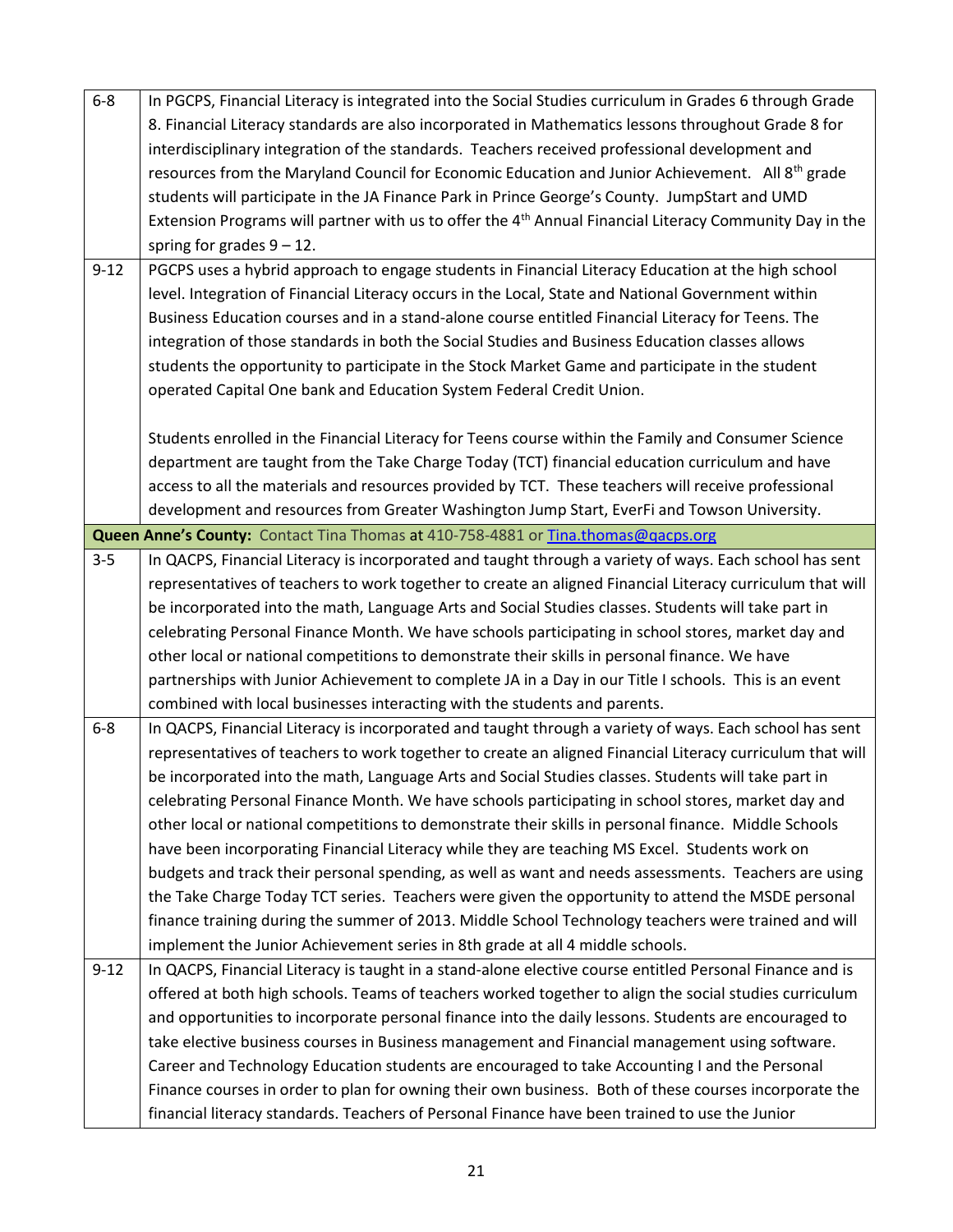|          | Achievement program, and it was purchased in 2013 and included in the curriculum in SY 13-14. In the                                            |  |  |  |  |
|----------|-------------------------------------------------------------------------------------------------------------------------------------------------|--|--|--|--|
|          | beginning of SY 14-15, teachers were provided training through MCEE on modules of personal finance                                              |  |  |  |  |
|          | to include in the stand-alone course. Teachers will incorporate the Stock Market Game as funding                                                |  |  |  |  |
|          | allows.                                                                                                                                         |  |  |  |  |
|          | St. Mary's County: Contact Lisa Bachner at 301-475-5511 or lebachner@smcps.org                                                                  |  |  |  |  |
| $3 - 5$  | Instructional seeds are provided and embedded into the curriculum documents for financial literacy.                                             |  |  |  |  |
|          | These instructional seeds offer opportunities for exploration and experience for students across all                                            |  |  |  |  |
|          | elementary grade bands, and align with the regulations. The instructional activities are distributed and                                        |  |  |  |  |
|          | posted for all elementary teachers. In addition, all classrooms implement Everyday Counts - Calendar                                            |  |  |  |  |
|          | Math, a program that embeds financial literacy concepts and skills through the math curriculum.                                                 |  |  |  |  |
| $6 - 8$  | Instructional seeds are provided and embedded into the curriculum documents for financial literacy.                                             |  |  |  |  |
|          | These instructional seeds offer opportunities for exploration and experience for students across all                                            |  |  |  |  |
|          | middle school grade bands, and align with the regulations. The instructional activities are distributed                                         |  |  |  |  |
|          | and posted for all middle school teachers. English Language Arts and Social Studies teachers implement                                          |  |  |  |  |
|          | CORE practices and strategies using financial industry specific literature and information. In addition,                                        |  |  |  |  |
|          | students in each grade (6 <sup>th</sup> , 7 <sup>th</sup> and 8 <sup>th</sup> ) participate in Career Cruising lessons and platform exploration |  |  |  |  |
|          | which is a program that embeds financial literacy concepts and skills.                                                                          |  |  |  |  |
| $9 - 12$ | Financial Mathematics has been included in the approved Program of Studies and is being offered at                                              |  |  |  |  |
|          | the high school level. In addition, instructional activities across graded 9-12 in select classes (e.g.,                                        |  |  |  |  |
|          | Personal Living, Foundations of Technology, Practical Mathematics, Computer Applications in Financial                                           |  |  |  |  |
|          | and Data Management) are embedded aligned with the Maryland Council on Economic Education                                                       |  |  |  |  |
|          | Standards, and include Take Charge Today (TCT) activities. Further, additional classes such as                                                  |  |  |  |  |
|          | Government (required for all students), and all grade levels of English (9 <sup>th</sup> -12 <sup>th</sup> ) embed units in financial           |  |  |  |  |
|          | literacy, which are aligned to these standards and the MCCRS for social studies and English                                                     |  |  |  |  |
|          | respectively.                                                                                                                                   |  |  |  |  |
|          |                                                                                                                                                 |  |  |  |  |
|          | The National Academy of Finance: School of Business Finance and Management (NAOF) is offered at                                                 |  |  |  |  |
|          | Chopticon High School. The Academy offers unique courses in financial services to give students                                                 |  |  |  |  |
|          | extraordinary knowledge and skills, as well as career exploration in numerous financial pathways. The                                           |  |  |  |  |
|          | curriculum includes dedicated classes founded upon the application of content, integrated                                                       |  |  |  |  |
|          | technologies, and extracurricular programs. Admission to the program is through an application                                                  |  |  |  |  |
|          | process based on students' past academic performance.                                                                                           |  |  |  |  |
|          | Somerset County: Contact Jill Holland at 410-621-6276 or jholland@sommerset.k12.md.us                                                           |  |  |  |  |
| $3 - 5$  | At the Elementary School level, all Personal Financial Literacy standards are integrated into social                                            |  |  |  |  |
|          | studies for all students in grades 3 through 5. Some of the standards will be integrated into current                                           |  |  |  |  |
|          | Social Studies units, while others will be taught as standalone lessons.                                                                        |  |  |  |  |
| $6 - 8$  | At the Middle School level, portions of the Personal Financial Literacy standards are integrated into all                                       |  |  |  |  |
|          | core content areas. In addition, a two-week unit is included in all social studies courses. With this in                                        |  |  |  |  |
|          | place, every middle school student receives instruction in all the age level appropriate standards of the                                       |  |  |  |  |
|          | Maryland State Curriculum for Personal Financial Literacy.                                                                                      |  |  |  |  |
| $9 - 12$ | At the High School level, Personal Financial Literacy standards are integrated into all high school social                                      |  |  |  |  |
|          | studies courses. A Financial Literacy Scope and Sequence was created to assign specific Financial                                               |  |  |  |  |
|          | Literacy Standards to US History, Government, World History, and Contemporary Issues. Many are                                                  |  |  |  |  |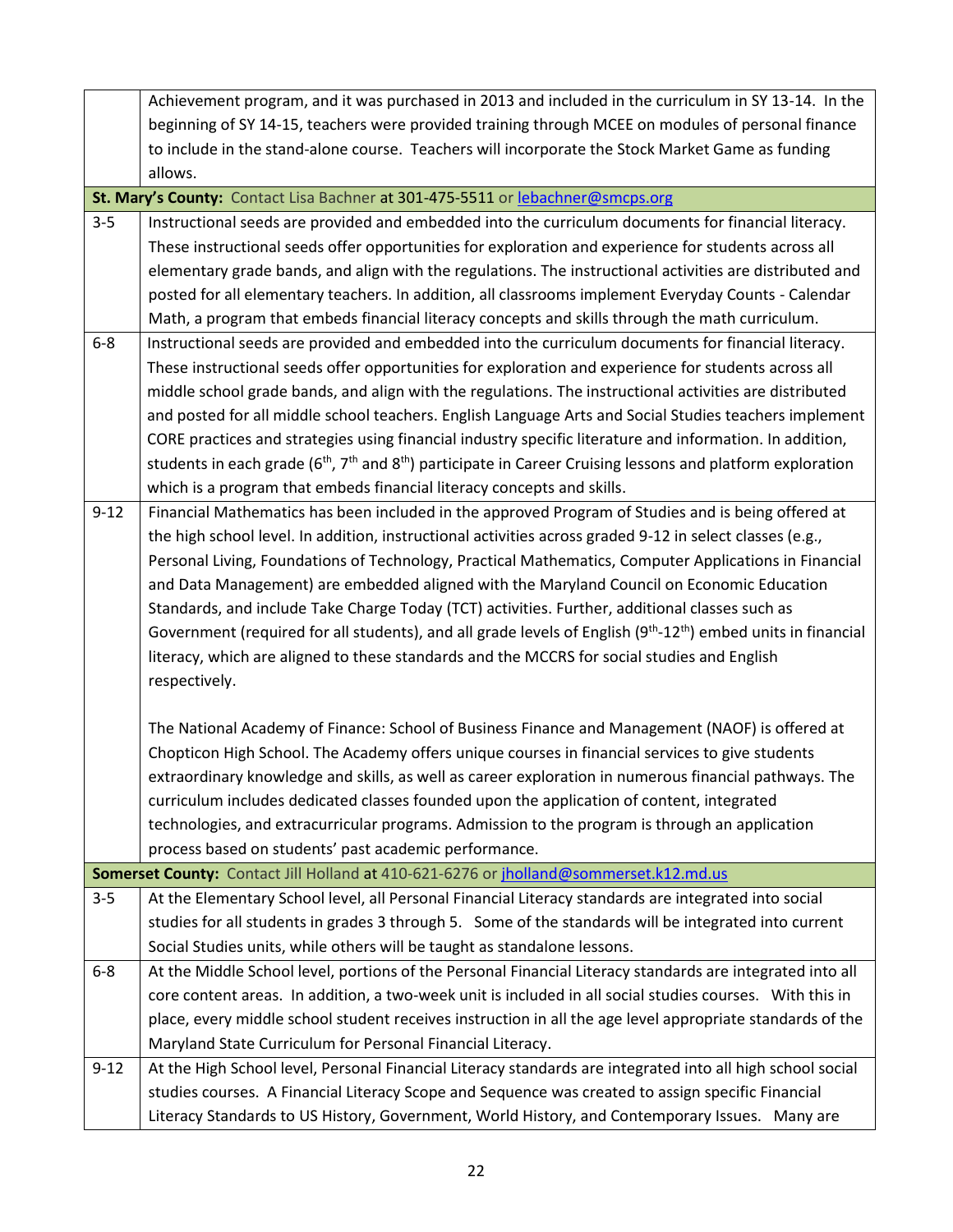|          | covered in other content areas as well.                                                                       |  |  |  |  |  |
|----------|---------------------------------------------------------------------------------------------------------------|--|--|--|--|--|
|          | Talbot County: Contact Tom Callahan at 410-822-0330 or tcallahan@tcps.k12.md.us                               |  |  |  |  |  |
| $3 - 5$  | At the elementary level in grades 4 and 5, students are exposed to all financial concepts outlined in the     |  |  |  |  |  |
|          | MSDE Financial Literacy document and the Talbot County Social Studies curriculum document.                    |  |  |  |  |  |
|          | Through the use of classroom instructional activities, playing the Stock Market Game, and community-          |  |  |  |  |  |
|          | based opportunities, students are provided with the necessary tools for making good financial                 |  |  |  |  |  |
|          | decisions. Partnerships with the MD Council on Economic Education (MCEE) and Junior Achievement               |  |  |  |  |  |
|          | (JA) also allow students in grades 3-5 to participate in a variety of hands-on experiences. JA provides       |  |  |  |  |  |
|          | programs and volunteers to each of our schools, as students explore the world of finance and how it           |  |  |  |  |  |
|          | pertains to their family, their school and their community. Through the use of trade books provided by        |  |  |  |  |  |
|          | the MCEE, students are able to see the connection between social studies, economics and literature.           |  |  |  |  |  |
|          | Students also apply their financial knowledge through the MCEE Economics poster contest held each             |  |  |  |  |  |
|          | spring. Both groups provide free professional development to elementary teachers in Talbot County.            |  |  |  |  |  |
|          | Students in grades 4 and 5 will again be utilizing the "Financial Fitness for Life" program and               |  |  |  |  |  |
|          | participating in the "Invest Write" essay competition in conjunction with the Stock Market Game.              |  |  |  |  |  |
|          | Other elementary resources include: "Nickels, Dimes, and Dollars" by McGraw Hill Pub. (Grade 5) and           |  |  |  |  |  |
|          | "Econ and Me" (Grade 3/MCEE)                                                                                  |  |  |  |  |  |
| $6 - 8$  | At the middle school level, students continue the process of becoming financially literate. Through the       |  |  |  |  |  |
|          | use of the MSDE Financial Literacy document and county curriculum, students in grades 6-8 will engage         |  |  |  |  |  |
|          | in a variety of activities in the regular classroom. All social studies classes in grades 6-8 are required to |  |  |  |  |  |
|          | play the Stock Market Game and to utilize lesson plans connected with that program through MCEE.              |  |  |  |  |  |
|          | Professional development was provided free to all secondary teachers through MCEE. Partnerships               |  |  |  |  |  |
|          | with the MD Council on Economic Education (MCEE) and Junior Achievement also allow students in                |  |  |  |  |  |
|          | grades 6-8 to participate in a variety of hands-on experiences. JA provides programs and volunteers to        |  |  |  |  |  |
|          | each of our schools, as students explore the world of finance through the "Global Market" program [in         |  |  |  |  |  |
|          | grade 7.] Through the use of trade books provided by the MCEE, students are able to see the                   |  |  |  |  |  |
|          | connection between social studies, economics and literature. Both groups provide free professional            |  |  |  |  |  |
|          | development to teachers in Talbot County. Students in grades 7 and 8 will also be utilizing the               |  |  |  |  |  |
|          | "Financial Fitness for Life" program including a pre and posttest of skills and participating in the "Invest  |  |  |  |  |  |
|          | Write" essay competition in conjunction with the Stock Market Game simulation.                                |  |  |  |  |  |
| $9 - 12$ | At the high school level, Talbot County has a stand-alone course entitled "Personal Finance," which can       |  |  |  |  |  |
|          | be taken by juniors and seniors. The curriculum covers all concepts stated in the MSDE Financial              |  |  |  |  |  |
|          | Literacy document, along with resources that include; Personal Finance textbook/Glencoe, various              |  |  |  |  |  |
|          | financial websites, community speakers, and hands-on activities. [Since we provide laptops to all             |  |  |  |  |  |
|          | students in grades 9-12, it is important to connect the financial concepts to real world events and           |  |  |  |  |  |
|          | situations.] Students are also required to complete an end-of-course project on a variety of financial        |  |  |  |  |  |
|          | topics. The MD Council on Economic Education assisted in the development of the curriculum and                |  |  |  |  |  |
|          | continues to provide free professional development to teachers on an as needed basis. We also have            |  |  |  |  |  |
|          | an extensive financial unit of study in all Government classes and [require those students to participate     |  |  |  |  |  |
|          | in the Stock Market Game simulation.] Other student resources include: Stock Market Game lessons,             |  |  |  |  |  |
|          | "Financial Fitness for Life" program (pre and post test), use of the TCT program, Federal Reserves Banks      |  |  |  |  |  |
|          | of Richmond, Boston and New York, "Building Wealth" program and Virtual Economics. [Talbot schools            |  |  |  |  |  |
|          | acquired funding through a Discover Card grant for PD and additional classroom resources. Teachers            |  |  |  |  |  |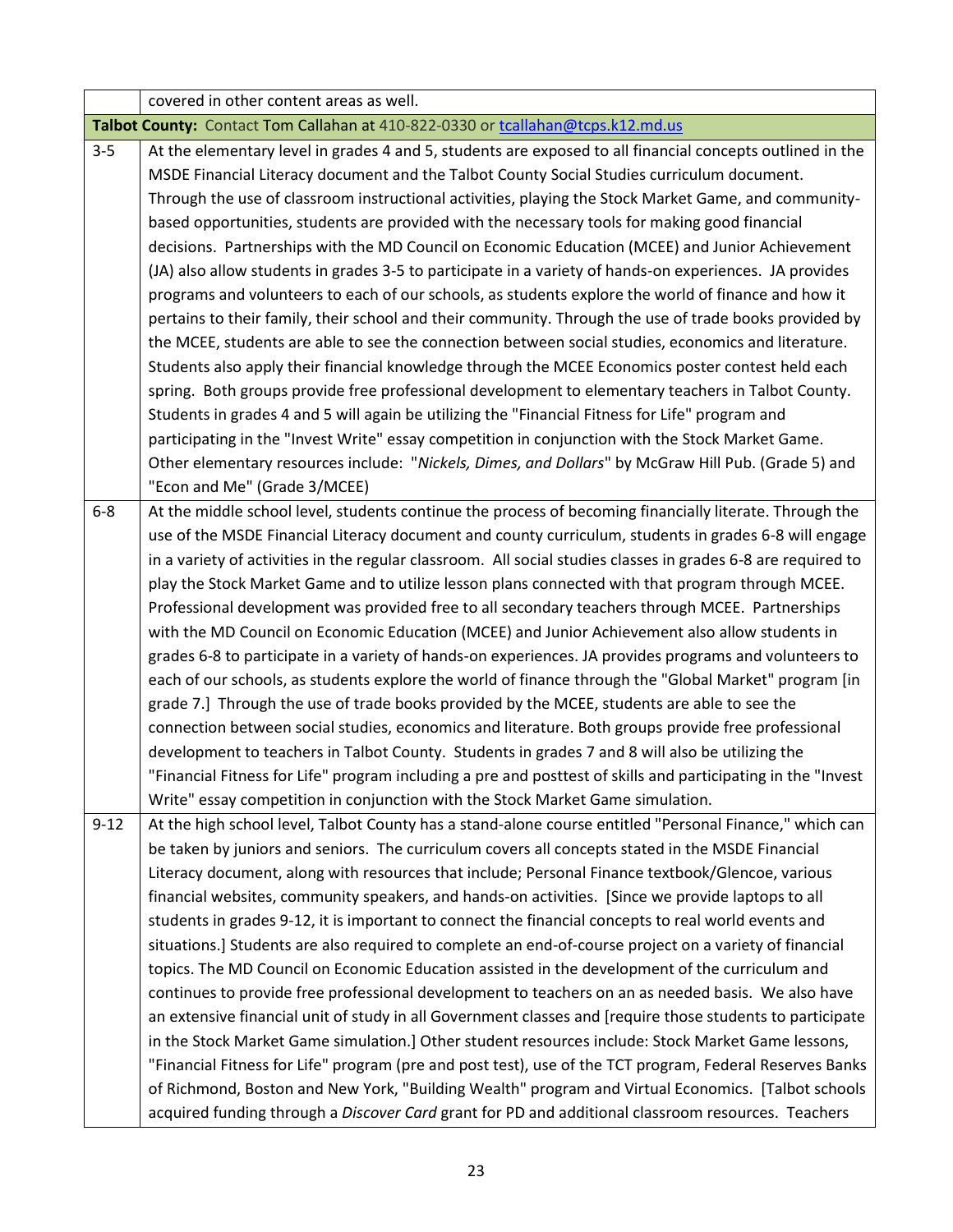|          | will be provided numerous opportunities to enhance skills in the areas of finance and economics.             |  |  |  |  |  |
|----------|--------------------------------------------------------------------------------------------------------------|--|--|--|--|--|
|          | Washington County: Contact April Bishop at 301-766-2926 or BishoApr@wcps.k12.md.us                           |  |  |  |  |  |
| $3 - 5$  | WCPS elementary teachers integrate the Financial Literacy Standards in grades 3-5 through a text-            |  |  |  |  |  |
|          | based approach during language arts, social studies, or math instruction. Teachers have access to            |  |  |  |  |  |
|          | resources which include the Financial Literacy Standards, literature connections for each standard,          |  |  |  |  |  |
|          | lesson plans, glossary, and additional resources, including websites and other materials of instruction.     |  |  |  |  |  |
|          | The texts that are included to support the teaching of each standard can be incorporated into a read         |  |  |  |  |  |
|          | aloud, to support guided reading, or as independent/group reading material.                                  |  |  |  |  |  |
| $6 - 8$  | The Supervisor of Career Technology Education and Content Specialists for Middle School                      |  |  |  |  |  |
|          | Mathematics, Social Studies and English will work together to use the Take Charge Today and the PWC          |  |  |  |  |  |
|          | Earn Your Future curriculum(s) as a foundation to develop lessons to be provided to middle school            |  |  |  |  |  |
|          | students. The lessons will be embedded in the middle school curriculum from grade 6 through grade 8.         |  |  |  |  |  |
|          | It will include, but will not be limited to, units involving career planning, consumer decisions, consumer   |  |  |  |  |  |
|          | protection, credit and decision making, using financial calculators, financial institutions, food decisions, |  |  |  |  |  |
|          | housing decisions, types of insurance, financial planning, investing, understanding the paycheck and         |  |  |  |  |  |
|          | taxes, saving plans, spending plans, transportation decisions, values, needs and wants, goal setting,        |  |  |  |  |  |
|          | and case studies regarding financial issues. The lessons will address all of the middle school standards     |  |  |  |  |  |
|          | for Personal Financial Literacy.                                                                             |  |  |  |  |  |
| $9 - 12$ | High school students access the financial literacy curriculum in the following disciplines/courses:          |  |  |  |  |  |
|          |                                                                                                              |  |  |  |  |  |
|          | Social Studies: Local, State and National Government is a high school course required for graduation.        |  |  |  |  |  |
|          | Financial Literacy topics included in LSN Government are economic theory as applied to various               |  |  |  |  |  |
|          | economic systems, domestic policy/ fiscal regulations, study of the banking systems, and basic               |  |  |  |  |  |
|          | macroeconomics. Honors Economics, AP Macro- Economics and Micro- Economics are offered as                    |  |  |  |  |  |
|          | electives at some high schools. The following standards are addressed, but are not limited to: 3.12.E;       |  |  |  |  |  |
|          | 4.12F&G 5.12D&E.                                                                                             |  |  |  |  |  |
|          |                                                                                                              |  |  |  |  |  |
|          | Health/Life Skills: This is a high school course for all tenth grade students with curriculum covering       |  |  |  |  |  |
|          | employability skills (careers, scholarships, loans, job application credit information, etc.) financial      |  |  |  |  |  |
|          | literacy (managing money, developing a budget, federal and state taxes, using credit cards, financing        |  |  |  |  |  |
|          | large purchases, etc.), and family life planning (medical insurance, life insurance, and family support.)    |  |  |  |  |  |
|          | All of the Maryland Financial Literacy Standards are loosely touched on during this high school course.      |  |  |  |  |  |
|          | Mathematics: Financial Literacy is an elective high school course. Students study consumer decision          |  |  |  |  |  |
|          | making, consumer protection skills, credit, types and functions of financial institutions, investment,       |  |  |  |  |  |
|          | saving, insurance, paychecks, and taxes, housing costs, and spending plans to accomplish personal            |  |  |  |  |  |
|          | financial goals. Standards addressed: (All) 1.12A-E; 2.12A-D; 3.12A-E; 4.12A-G; 5.12A-E; 6.12A-D.            |  |  |  |  |  |
|          |                                                                                                              |  |  |  |  |  |
|          | <b>Business Education: Principles and Applications of Finance</b>                                            |  |  |  |  |  |
|          | - Students learn the knowledge and practice they need to make informed financial decisions. Topics           |  |  |  |  |  |
|          | include, but are not limited to, revenue, expenses, credit, money management, and risk management.           |  |  |  |  |  |
|          | Principles and Applications of Finances, Financial Services, and Business Economics and Ethics -             |  |  |  |  |  |
|          | Academy of Finance pathway courses address all of the standards. 1.12A-E; 2.12A-D; 3.12A-E; 4.12A-G;         |  |  |  |  |  |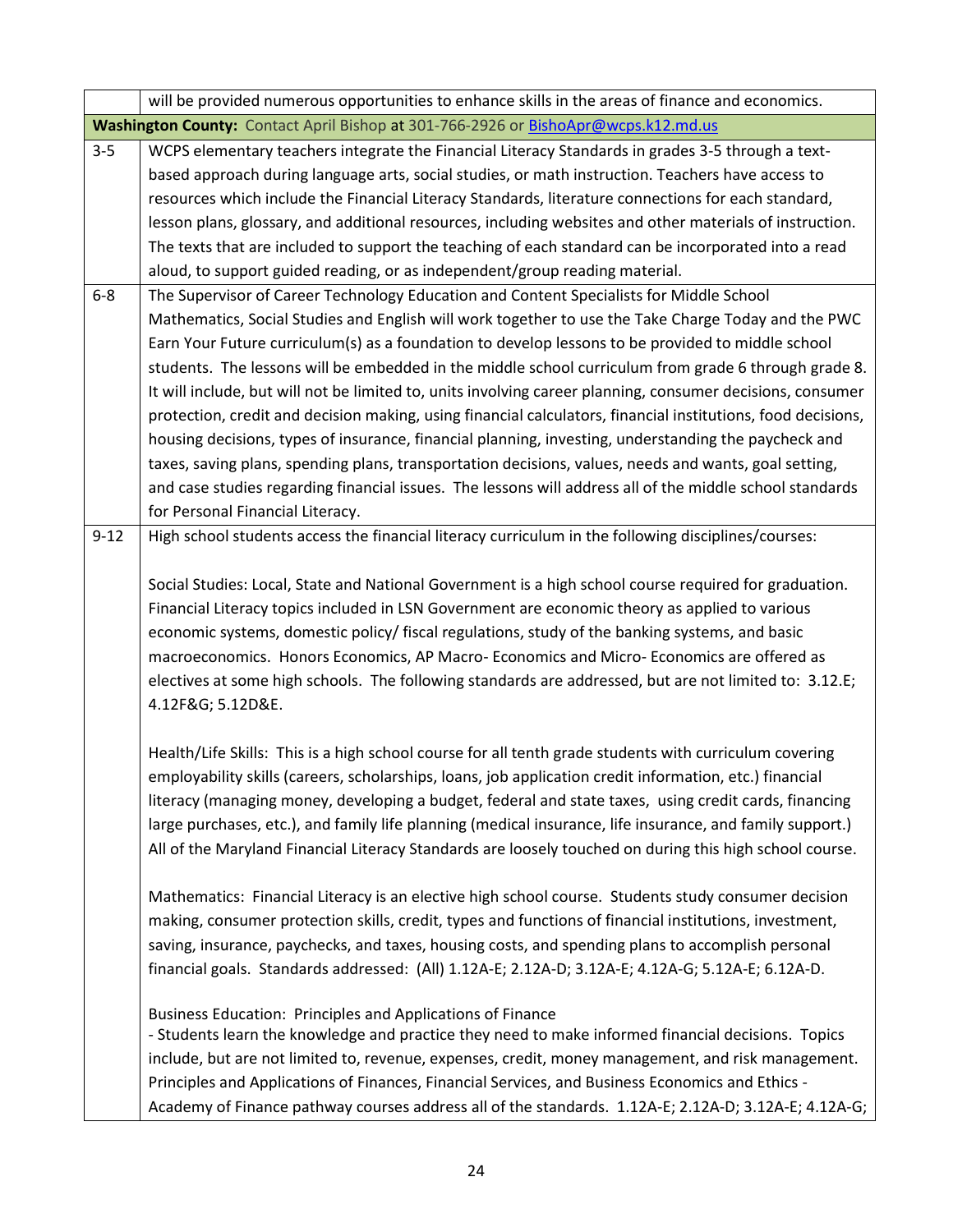5.12A-E; 6.12A-D. Career Research and Development: As part of this seminar course in the CTE completer, students will be introduced to advanced concepts of financial literacy to help them manage their personal finances. Critical Thinking regarding financial issues will be emphasized and assessed through case reviews and

projects. 1.12.B; 2.12A, C and D; 3.12.A, C, E; 4.12F, G; 5.12B, D and E; 6.112A, D. Wicomico County: Contact Ruth Malone at 410-677-4560 or **rmalone@wcboe.org** 3-5 Within grades 3-5 students will receive financial literacy instruction within their social studies classes. 6-8 Within grades 6-8 students will receive financial literacy instruction within their social studies and family and consumer science classes. 9-12 Within grades 9-12 students will receive financial literacy instruction within their World History, United States History, Government, and Consumer Economics courses. All students are required to complete

World History, United States History and Government for high school graduation.

**Worcester County:** Contact Joshua Fradel at 410-632-5043 or [jlfradel@mail.worcester.k12.md.us](mailto:jlfradel@mail.worcester.k12.md.us)

- 3-5 [In addition to areas of current content overlap,] all 5th grade students will participate in a unit of study based on Financial Fitness for Life published by the Council on Economic Education and correlated with the Maryland Financial Literacy Standards. Where standards are not sufficiently addressed by the Financial Literacy for Life curriculum, instruction will be supplemented with materials provided by the Maryland Council on Economic Education and locally developed activities. Financial Literacy content [is] included in the county-wide 5th grade assessment program.
- 6-8 [In addition to areas of current content overlap in social studies and consumer science classes,] all 7th grade students will participate in a unit of study based on Financial Fitness for Life published by the Council on Economic Education and correlated with the Maryland Financial Literacy Standards. Where standards are not sufficiently addressed by the Financial Literacy for Life curriculum, instruction will be supplemented with materials provided by the Maryland Council on Economic Education and locally developed activities. Financial Literacy content [is] included in the county-wide 7th grade assessment program. EverFi online resources are infused into 6th and 8th Grade social studies programs of study.
- 9-12 | In addition to areas of current content overlap in government, economics, and consumer science classes, all 9th grade students will participate in a unit of study based on Financial Fitness for Life published by the Council on Economic Education and correlated with the Maryland Financial Literacy Standards. Where standards are not sufficiently addressed by the Financial Literacy for Life curriculum, instruction will be supplemented with materials provided by the Maryland Council on Economic Education and locally developed activities. Financial Literacy content [is] included in the county-wide 9th grade assessment program. Student have the option of taking a Personal and Consumer Finance elective.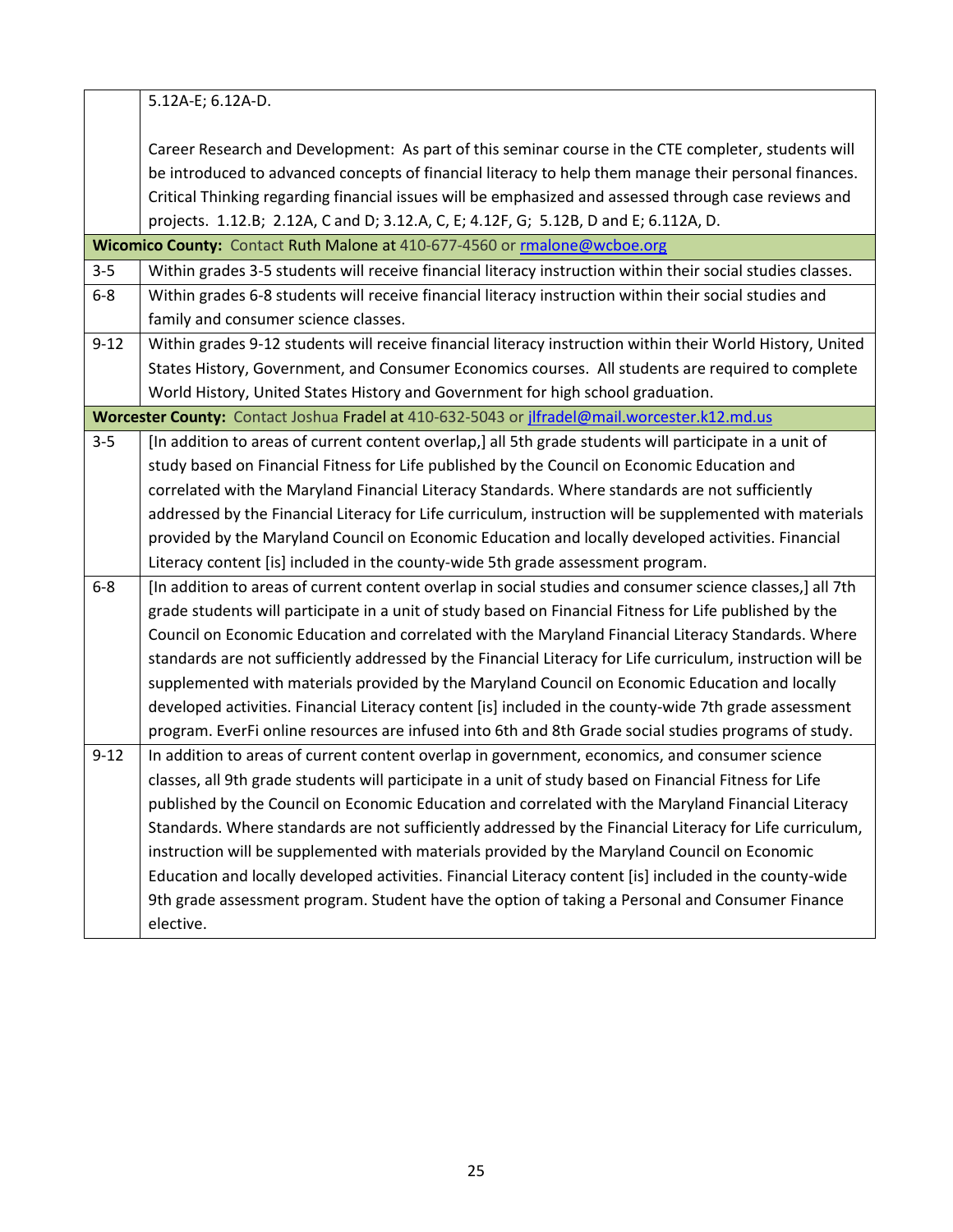## **Needs Assessment**

**In the certification survey, all school systems were asked to reply to the following questions/statements:** 

**1. Rank order what technical assistance is needed at the 3-5 grade band to help with local implementation?**

> 1 st – Teacher Toolkits 2<sup>nd</sup> – Curriculum Resources and Professional Development

**2. Rank order what technical assistance is needed at the 6-8 grade band to help with local implementation?**

> 1<sup>st</sup> – Teacher Toolkits 2<sup>nd</sup> – Professional Development 3 rd – Curriculum Resources

**3. Rank order what technical assistance is needed at the 9-12 grade band to help with local implementation?**

> 1 st – Teacher Toolkits 2<sup>nd</sup> – Professional Development 3 rd – Curriculum Resources

**4. Are you currently partnering with any of the following providers of financial literacy instructional materials? If so, please check all that apply at each of the various grade levels.** 

| <b>Answer Options</b>                                                                                                                                                                                                                                                                                                                 | <b>Elementary</b><br><b>School (3-5)</b> | <b>Middle</b><br><b>School (6-8)</b> | <b>High School</b><br>$(9-12)$ |
|---------------------------------------------------------------------------------------------------------------------------------------------------------------------------------------------------------------------------------------------------------------------------------------------------------------------------------------|------------------------------------------|--------------------------------------|--------------------------------|
| EverFi online resources                                                                                                                                                                                                                                                                                                               |                                          | 6                                    | 10                             |
| Take Charge Today (formerly TCT)                                                                                                                                                                                                                                                                                                      |                                          | 9                                    | 11                             |
| Maryland Coalition on Economic Education/<br>Maryland Coalition for Financial Literacy                                                                                                                                                                                                                                                | 14                                       | 12                                   | 13                             |
| FoolProof (Aberdeen Proving Ground Federal Credit Union)                                                                                                                                                                                                                                                                              | $\overline{2}$                           | 3                                    | 2                              |
| The Great Piggy Bank Adventure                                                                                                                                                                                                                                                                                                        | $\overline{2}$                           | 2                                    | 1                              |
| Junior Achievement (JA)                                                                                                                                                                                                                                                                                                               | 8                                        | 8                                    |                                |
| MoneyU online resources                                                                                                                                                                                                                                                                                                               | 1                                        | 1                                    | 1                              |
| Stocks in the Future                                                                                                                                                                                                                                                                                                                  | 1                                        | 1                                    | $\overline{2}$                 |
| The Stock Market Game                                                                                                                                                                                                                                                                                                                 | 7                                        | 6                                    | 16                             |
| Council for Economic Education                                                                                                                                                                                                                                                                                                        | 12                                       | 11                                   | 15                             |
| Kalidascope                                                                                                                                                                                                                                                                                                                           | 2                                        | 1                                    |                                |
| Zooconomy                                                                                                                                                                                                                                                                                                                             | 2                                        |                                      |                                |
| Other: Other (please specify): Consumer Jungle; Point Breeze Credit Union; HARCO Credit Union; Hands on<br>Banking; Elementary - "S" is for Savings (PNC Bank); Middle - Money Math: Lessons for Life; High - Foundations<br>of Teaching Economics, The Federal Reserve, and GLOW (http://www.glowfoundation.or/affiliates/financial- |                                          |                                      |                                |

literacy)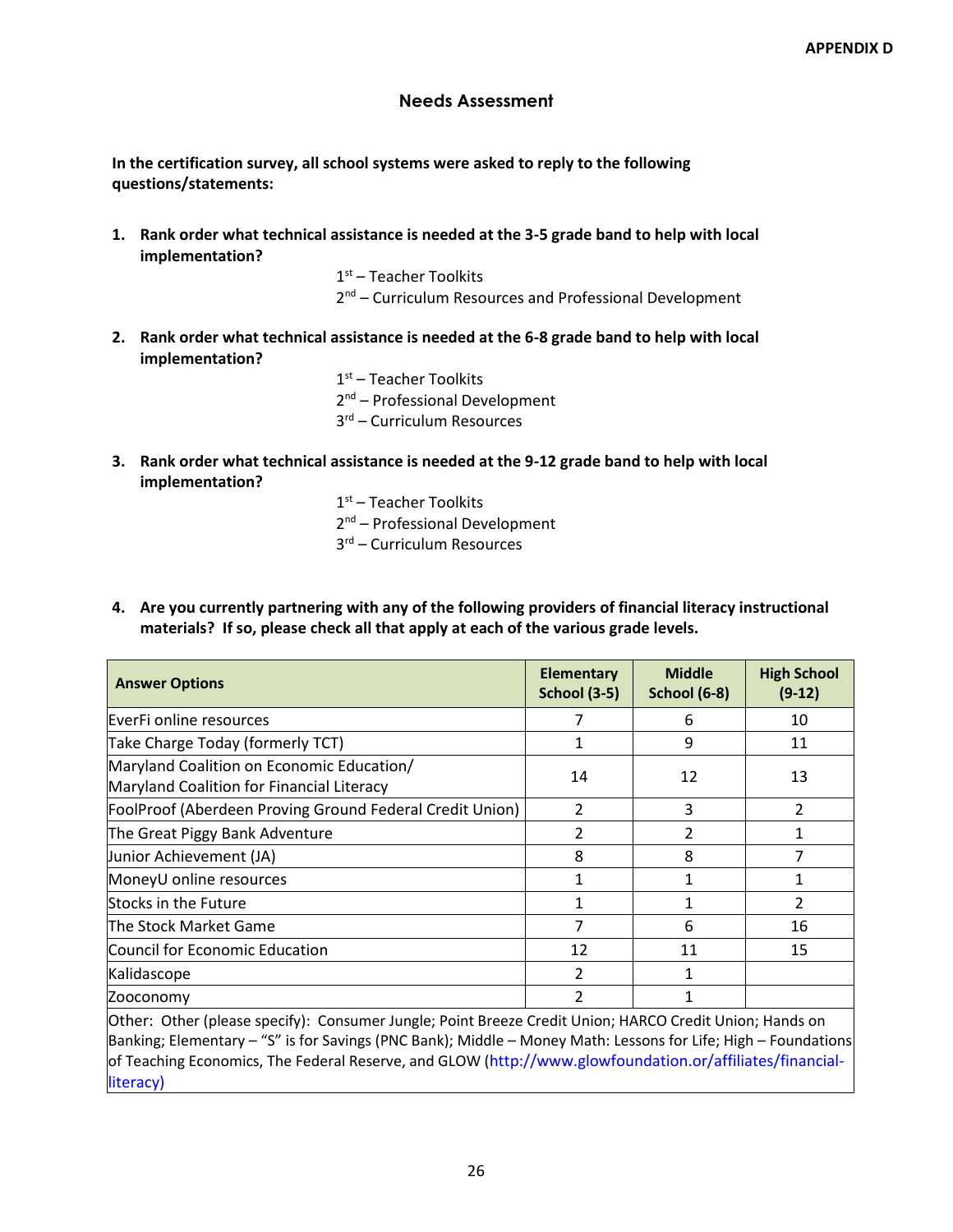Private funds were raised through OneMain Financial and The Woodside Foundation to provide the following four \$1,000 awards:

# **2016 Financial Education and Capability Award Winners**

- **Casey Kennan;** Innovator using new technologies in education, Liberty Elementary School (Frederick County) for Elementary School Teacher Award
- **Ed Stack;** Coordinator and implementer of Junior Achievement Finance Park Virtual program, Kent County Middle School for Middle School Teacher Award
- **Maddy Halbach,** PhD, NBCT**;** Applications and Research Laboratory, Academy of Finance Instructor for the Howard County Public School System for the High School Teacher Award
- **Madeleine Greene**; Volunteer involved in financial empowerment, outreach and education for 25 years (Montgomery County) for the Community Champion (Individual Educator) Award
- **Aberdeen Proving Ground Federal Credit Union;** Educating members and the community on the benefits of personal thrift and responsible credit management **(**Harford County) for the Outstanding Organization Award

# **2015 Financial Education and Capability Award Winners**

- **Florence Falatko,** 5th Grade Teacher, Cromwell Valley Elementary School (Baltimore County) for the Elementary School Teacher Award
- **Cheryl Crow**, 8th Grade Family and Consumer Sciences Teacher, Severna Park Middle School (Anne Arundel County) for the Middle School Teacher Award
- **Susan Baudoin**, Family and Consumer Sciences Teacher, Parkdale High School (Prince Georges County) for the High School Teacher Award
- **Steven Fennington**, Vice President of Business Development, Frederick County Bank for the Community Champion Award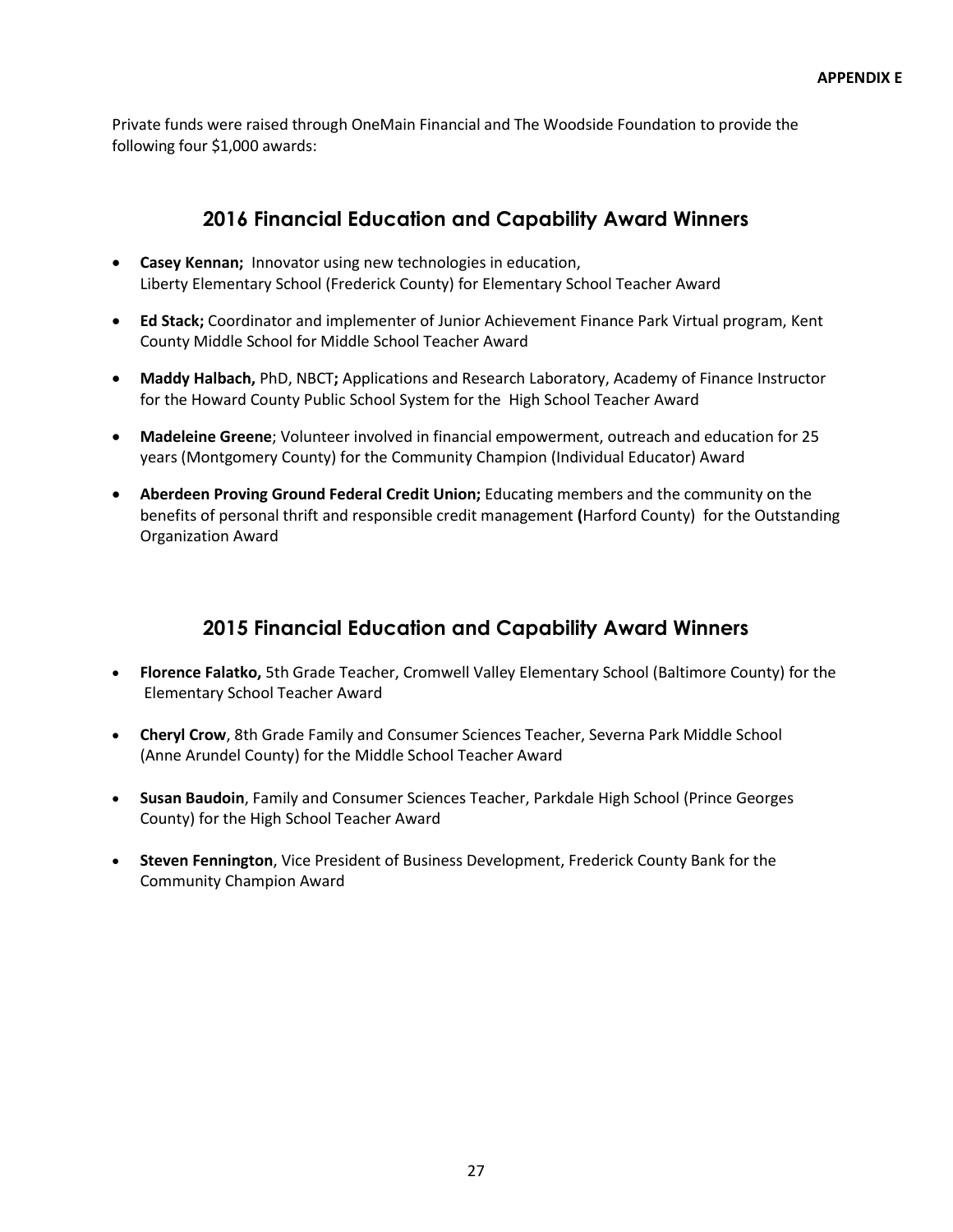# **2014 Financial Education and Capability Award Winners**

- **Jodi Gowans**, 4th Grade Teacher, Patterson Park Public Charter School (Baltimore City) for the Elementary School Teacher Award
- **Jason Peinert**, Social Studies Teacher, Northeast Middle School (Baltimore City) for the Middle School Teacher Award
- **Lisa Bender**, Financial Management and Marketing Teacher, Southern Garrett High School (Garrett County) for the High School Teacher Award
- **Michael Richardson**, Vice President of Community Relations, Mid-Atlantic Federal Credit Union for the Community Champion Award